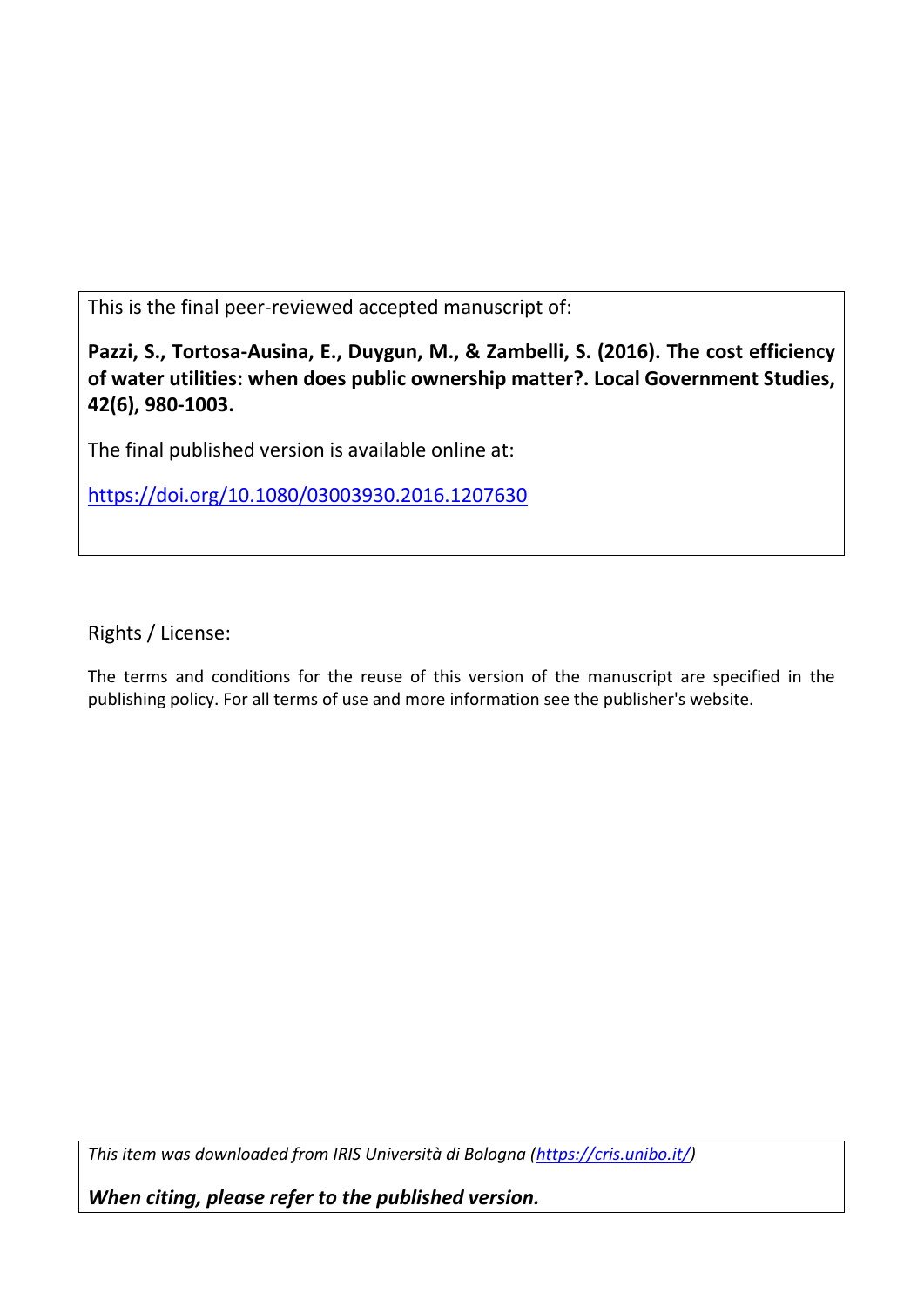### **The Cost Efficiency of Water Utilities: When Does Public Ownership Matter?**<sup>∗</sup>

Silvia Pazzi<sup>a</sup>, Emili Tortosa-Ausina<sup>†b</sup>, Meryem Duygun<sup>c</sup>, and Simona Zambelli<sup>d</sup>

<sup>a</sup>School of Management, University of Leicester, Ken Edwards Building, University Road, Leicester, LE1 7RH, UK. Email: sp505@le.ac.uk

<sup>b</sup>Department d'Economia and Ivie, Universitat Jaume I and Ivie, Campus del Riu Sec, 12071 Castelló de la Plana, Spain. Email: tortosa@uji.es

<sup>c</sup>Business School, Hull University, Cottingham Road, Hull, North Humberside, HU6 7RX, UK. Email: M.Duygun@hull.ac.uk

dDipartimento di Scienze Aziendali, Università di Bologna, Via Capo di Lucca 34, Bologna, Italy. Email: simona.zambelli@unibo.it

May 26, 2016

#### **Abstract**

*This study explores the impact of different ownership types on the efficiency of water utilities. Theories and evidence have shown a puzzling relationship between ownership and performance. Moreover, relatively recent contributions (Andrews et al., 2011) have argued that this relationship can be further convoluted by the effect of organisational and environmental variables. The current study aims to contribute to this literature by providing some empirical evidence for Italy, by proposing a methodology that combines nonparametric efficiency estimation and cluster analysis. Our main findings indicate that privately owned utilities indirectly controlled by a public organisation reach the highest level of efficiency but, when size and geographical location enter the analysis, ownership has a stronger significant effect on efficiency, and mixed utilities gain higher cost efficiency. Therefore, we may conclude that administrative reforms about privatisation and the institutional setting should consider a set of variables that characterise each individual organisation.*

**Keywords**: efficiency, geographical location, ownership, size, water utilities.

**JEL classification**: H4, H7, H83.

**Communications to**: Emili Tortosa-Ausina, Department of Economics and Ivie, Universitat Jaume I, Campus del Riu Sec, 12071 Castelló de la Plana, Spain. Tel.: +34 964387168, e-mail: tortosa@uji.es.

<sup>∗</sup>All authors wish to thank Diego Prior and Germà Bel for helpful and constructive discussion, as well as the comments by participants at the Regional Studies Association Early Career Conference 2013 (Manchester, UK), XXI Encuentro de Economía Pública 2014 (Girona, Spain), and the 37th European Accounting Association Annual Congress 2014 (Tallinn, Estonia). Emili Tortosa-Ausina acknowledges the financial support of Ministerio de Economía y Competitividad (ECO2014-55221-P), Universitat Jaume I (P1.1B2014-17) and Generalitat Valenciana (ACOMP/2014/283 and PROMETEOII/2014/046).

<sup>†</sup>Contact author.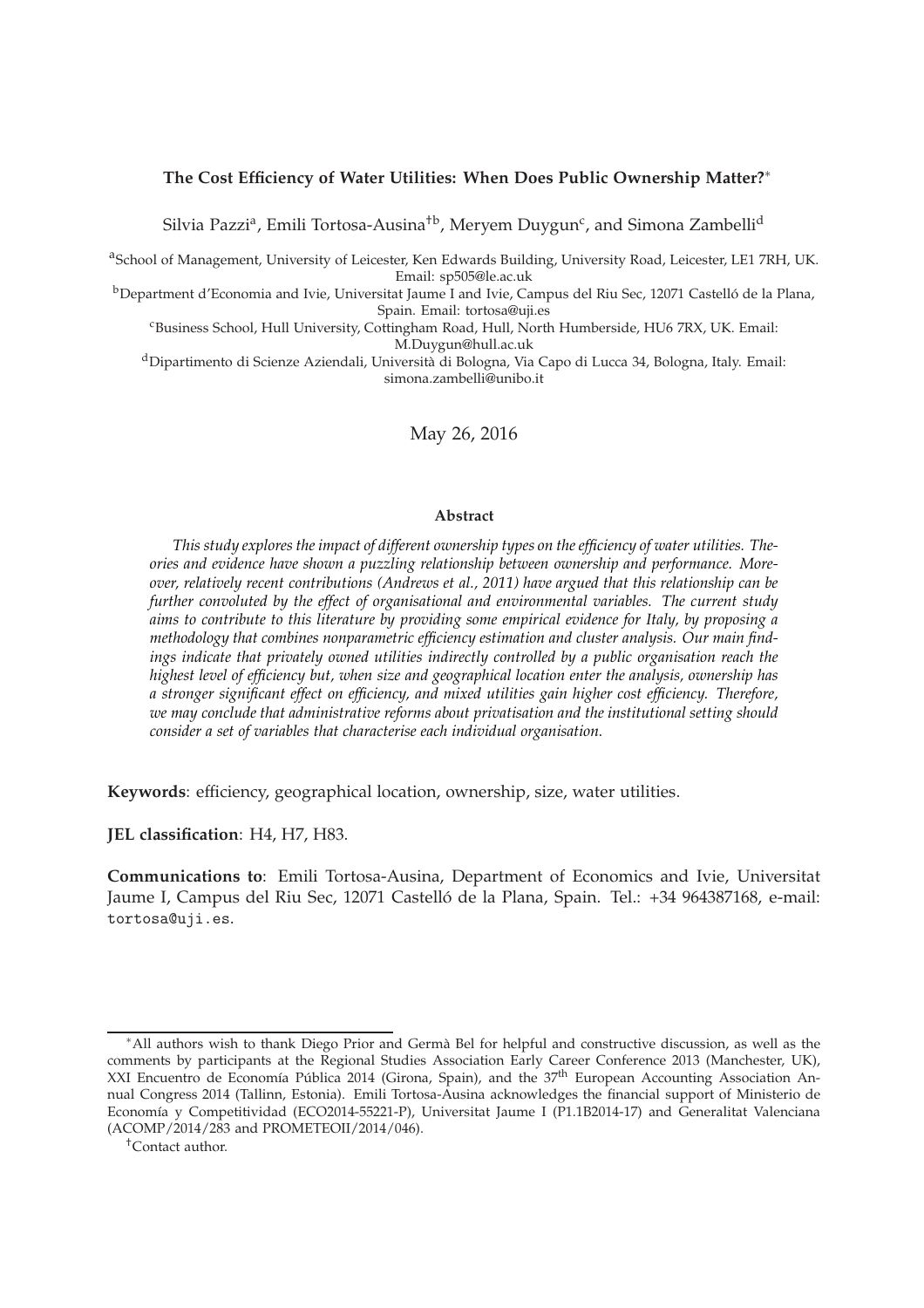# **1. INTRODUCTION**

In recent decades waves of administrative reforms have been implemented to improve local public services performance and cope with increasing constraints on financial resources. In this scenario, devolution and changes in ownership structure have occurred as a solution to public sector inefficiencies (Guy et al., 1996; Pollitt and Bouckaert, 2011; Savas, 2000; Shaw and Munday, 1999). Several scholars have investigated whether and how ownership affects performance, in order to find the most efficient, effective and fair way to deliver public services. The persistence of this issue in the literature can be motivated by different theoretical perspectives, puzzling empirical results and the acknowledgement that the link between ownership and performance is further complicated by the existence of 'moderators' such as organisational and environmental characteristics of the services provided (Andrews et al., 2011).

The extent of the debate about the ownership of public service production has been exacerbated by a wide acceptance of neo-liberal and New Public Management policies (Osborne and Gaebler, 1992; Hood, 1991) rooted in the Public Choice theory (Niskanen, 1971). According to this perspective, competition represents a solution to overcome public overproduction and inefficiency. Therefore it is assumed that governments, at any level, should privatise and contract-out services in order to achieve technical and cost efficiency. Ultimately this process would shift the ownership of service providers from the public to the private sector.

Along with Public Choice theory, other theoretical perspectives have dealt with issues regarding service delivery choices. First, Williamson (1979, 1999) suggests that transactions cost and monitoring can play an important role in the choice to externalise services. In particular, this approach suggests that when transaction costs are low, privatisation can lead to cost savings. Second, property rights theory (Demsetz, 1967) advocates that private ownership can lead to higher performance, due to better defined property rights and incentives to monitor and control the managers' behaviour. Third, the theory of incomplete contracts (Hart and Moore, 1990) suggests that privatisation could reduce costs, but without an adequate incentive system, it can also lower services' quality. In recent years several studies, such as Bel and Fageda (2010), Warner and Hefetz (2008), and Bel et al. (2014), among others, have highlighted the popularity of alternative ownership structures that combine public and private capital—such as mixed companies and public-private partnerships. Therefore these new types of organisations can challenge even more the relationship between ownership and performance (Vining and Weimer, ming).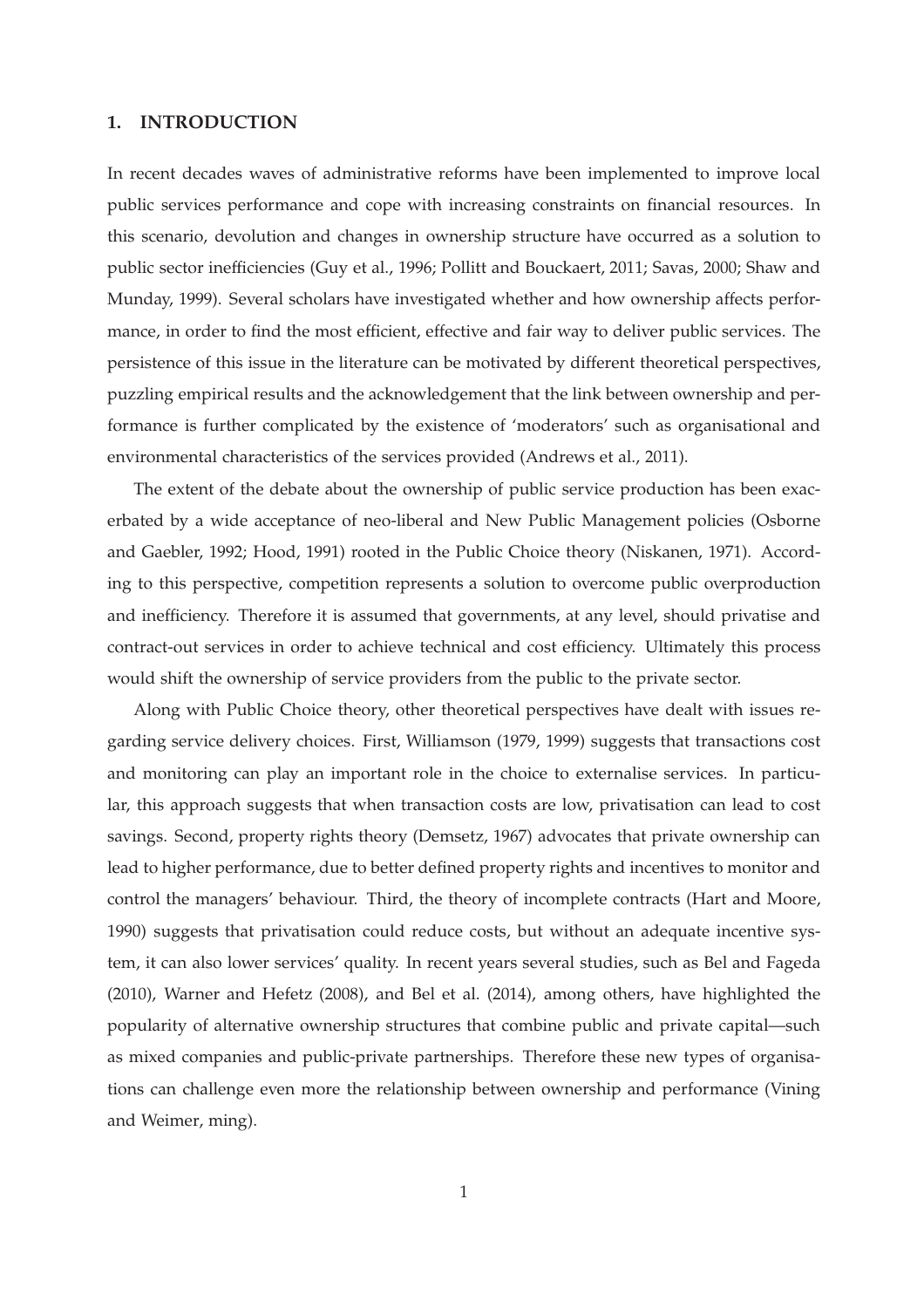Empirical evidence on the relationship between ownership and performance has been reviewed by recent studies, such as Andrews et al. (2011) and Bel et al. (2010). Andrews et al. (2011) review thirty-one studies examine the link between 'publicness'(Bozeman, 1987) and performance in a wide range of public services. Bel et al. (2010) conduct meta-analysis of twenty-seven studies comparing the costs of public and private production in solid waste services and water distribution. Both of these extensive reviews reveal that there is no systematic evidence supporting the superiority of either public or private production for delivering public services. These studies suggest that performance and efficiency seems to be affected by other factors apart from ownership, such as transaction costs, economies of scale, regulation, governance, or the environment. Andrews et al. (2011) refer to these factors as 'moderators' of the relationship between ownership and performance.

In light of the literature, this study investigates whether ownership structure has a significant effect on the cost efficiency of water service utilities when 'moderators' such as size and geographical features are simultaneously considered. The empirical evidence is based on a sample of Italian water utilities from 2008 to 2011.

In this regard, Italy represents an ideal geographical case study given a highly heterogeneity in the ownership structures, size and environmental features of the water utilities operating in this country. Moreover, attention to Italian water utilities can be further motivated by three main reasons. First, in recent years the Italian water industry has been at the centre of a debate about the possibility of liberalisation (Massarutto et al., 2008). Second, in 2011 the legislator modified the multilevel governance of the industry by abolishing the so-called "Autorità d'Ambito Ottimale"("optimal area authority"), more popularly known by their initials, ATOs, in charge of coordinating the service at territorial level. However the current regulation has not yet determined which existing or new authorities are to take their place. Third, it is claimed that the price of water in Italy is one of the cheapest in Europe, but research results find that this is not sustainable in the long term (Utilitatis, 2011). In this context, efficiency is a necessary condition to guarantee this vital service in a fair and equal manner. The same concern is shared with previous studies carried out for other European countries, such as Spain and Portugal (González-Gómez et al., 2013; Da Cruz et al., 2012). Therefore the current study attempts to provide empirical results that can help policy makers and local governments in countries where the implementation of administrative reforms on ownership structure need to be made in a changing institutional environment and the pressure to provide a fair price for public services is high.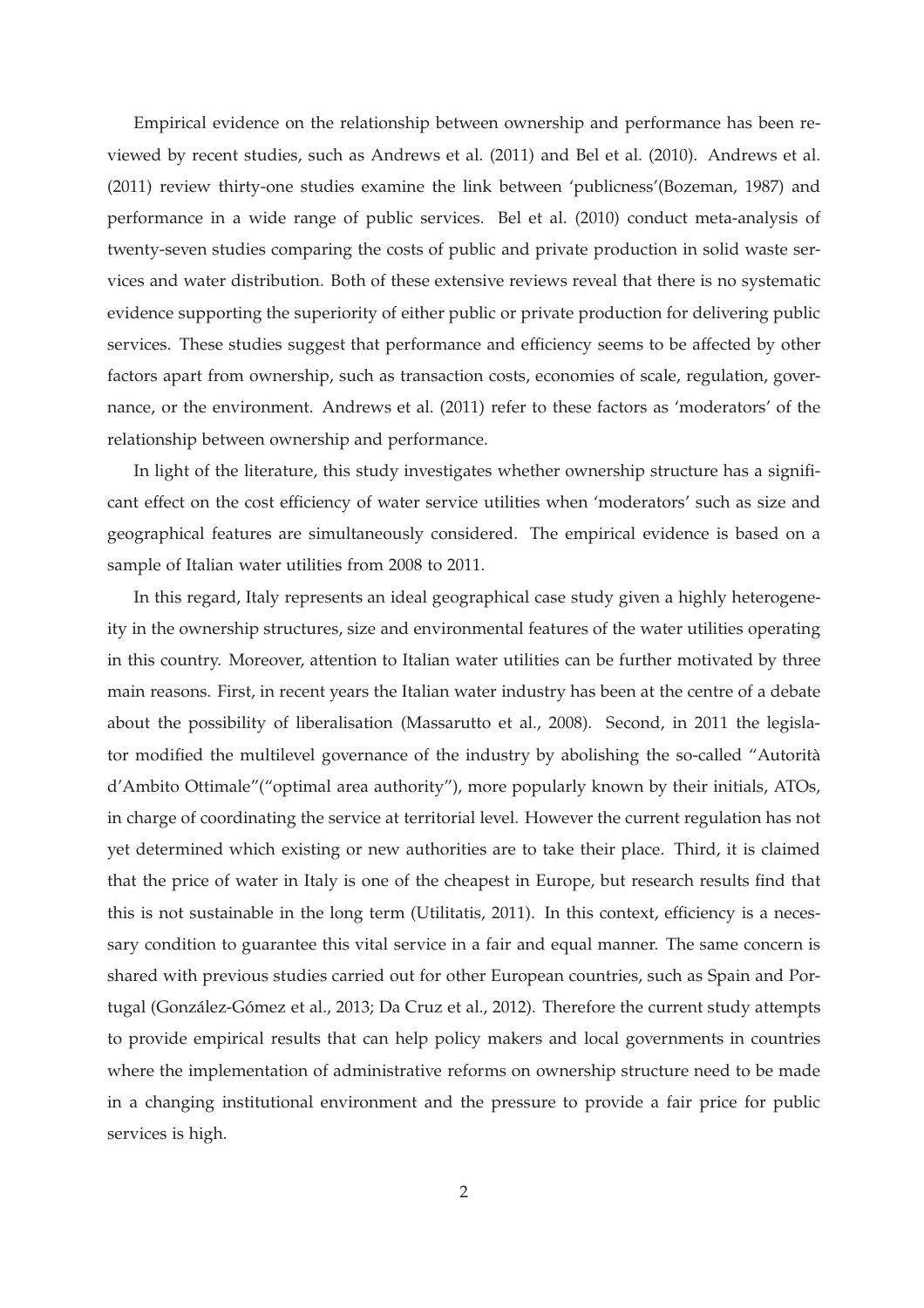The method applied in this paper combines two well-known nonparametric efficiency estimators—namely, Data Envelopment Analysis (DEA, Charnes et al., 1978) —with cluster analysis, following O'Donnell et al. (2008) and Balaguer-Coll et al. (2013). The advantage of using DEA is to rank water utilities on the basis of their efficiency score without requiring any assumption on the distribution function of the data (Rao et al., 2005). Moreover, by applying statistical clustering techniques the study controls for the effect of the 'moderators', which has not been carried out in previous studies.

The plan of the paper is as follows. Section 2 provide a brief overview of the studies regarding the efficiency of water utilities. Section 3 describes the regulatory framework of the Italian water supply service. Section 4 provides an explanation of the method and data. Section 5 reports the results and Section 6 concludes the paper.

# **2. REVIEW OF THE RELEVANT LITERATURE**

Since the early 1970s, several studies have assessed the effect of ownership on water supply service (WSS) efficiency. These studies differ in several respects, including the method used to measure their efficiency levels. In particular, two groups of studies can be identified: those using accounting methods, and those applying econometrics and operational research methods. The current study applies an operational research method, namely DEA, to estimate WSS utility efficiency. As pointed out by Bogetoft and Otto (2011), the selection of a benchmarking approach should 'reflect and respect the characteristics of the industry'. With particular reference to the WSS, Berg and Marques (2011) argue that the lack of knowledge on the production function in this industry can justify the application of DEA. This method is considered more flexible than parametric approaches, since it does not require any assumption on the distribution function of the data. Moreover, Bogetoft (1994) highlighted the incentive-efficient properties of DEA that can be applied by regulators as it can be seen in England and Wales (Thanassoulis, 2000a,b).

The first study to apply the concept of Farrell (1957) efficiency—on which DEA is based—in this particular context was Byrnes et al. (1986), in an analysis focused on the US. The theoretical perspective on which the study was grounded provided arguments that privately-owned firms were more efficient than their publicly-owned counterparts. However, the nonparametric tests reveal no evidence that the latter utilities were 'more wasteful or operated with more slack than privately owned utilities' (Byrnes et al., 1986, p.341). Following and 'adjusting' Byrnes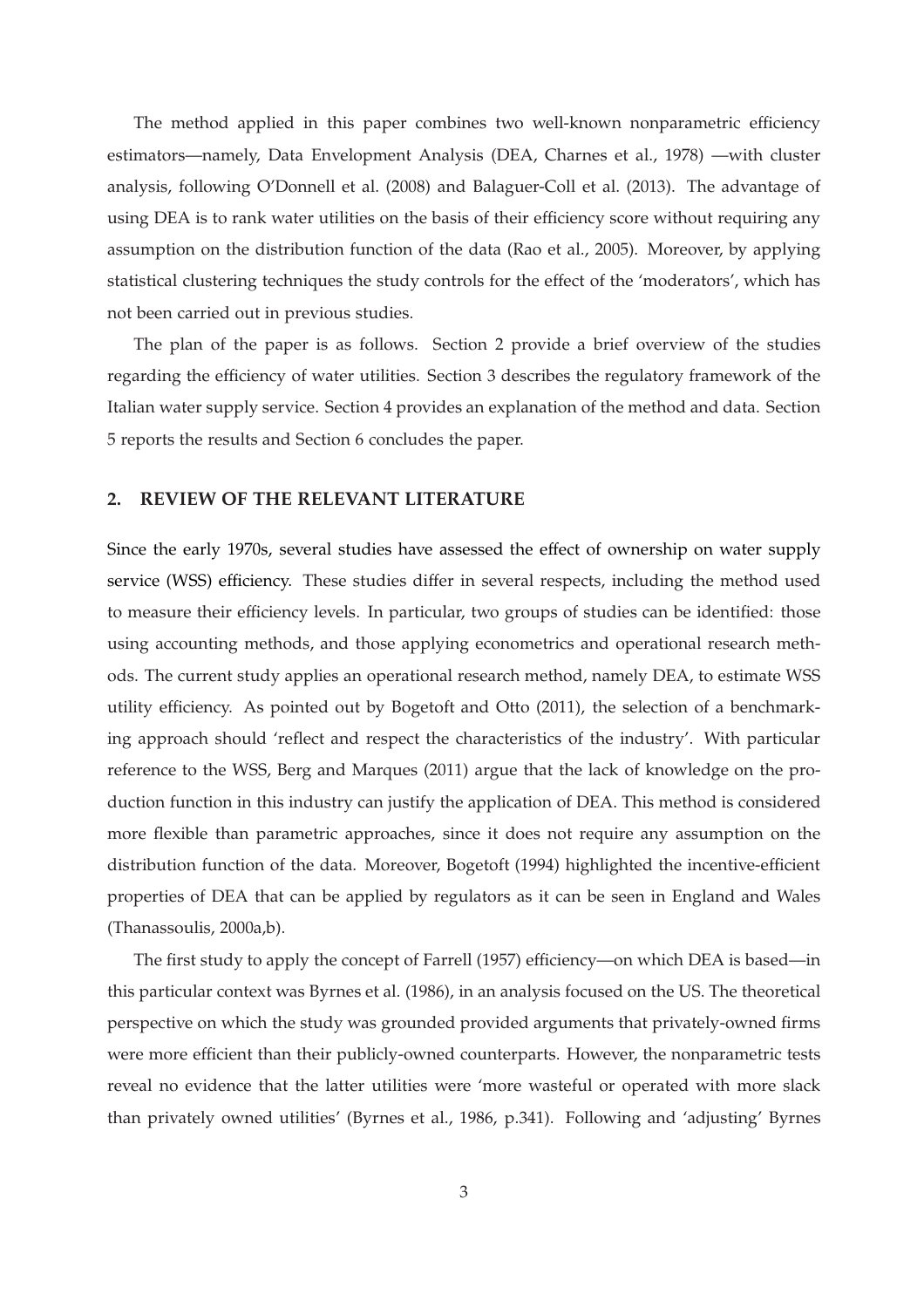et al.'s (1986) method, several studies have applied DEA to analyse the relationship between ownership and water services' efficiency around the world. In line with the purpose of current study, the following review briefly outlines the research on the effect of ownership on WSS utility efficiency, classifying the studies into three groups according to their results: (i) studies that reported no influence of ownership on efficiency; (ii) studies finding that public ownership improves efficiency; and (iii) those finding better efficiency scores for privately owned utilities.

One of the most relevant contributions among the first group of studies would include Byrnes et al. (1986). More recent research includes García-Sánchez (2006), who measures the technical and scale efficiency of Spanish municipalities, distinguishing between those which externalised the water services to privately owned utilities and those which provide the service through public business corporations. The study claims that, in the specific context analysed, the creation of a quasi-market does not seem to affect efficiency. The author suggests that this result can be justified by the fact that the creation of public business corporations relieves the management of the business from the traditional public sector bureaucratic procedures. In this group of studies we also find Peda et al. (2013) who, in an application to Estonian water service utilities, found 'no difference in efficiency between water utilities with different types of ownership'. Their study also found a positive relationship between population size and efficiency, corroborating the hypothesis that efficiency gains are attributable to scale economies.

In the second group of studies, one of the most relevant contributions is the one by Romano and Guerrini (2011) on the efficiency of Italian water utilities. To the best of our knowledge, this is the first study to apply DEA to Italian water utilities, finding that publicly-owned utilities obtain higher efficiencies than mixed-owned. The authors interpret these results as an indication that publicly-owned utilities are better able to acquire and use their inputs. Moreover, the study considers the effect of size and geographical location on the performance of the water utilities. The results show the existence of economies of scale, since larger companies perform better. Regarding the geographical location issue, utilities located in Central and Southern Italy are more efficient than those operating in the north—although the differences were not statistically significant.

Finally, the third group of studies find superior performance in privately-owned utility firms. Specifically, Picazo-Tadeo et al. (2009) find that privately-owned utilities are more efficient than their publicly-owned counterparts. The authors claim that this result is due to efficiency in the use of labour, pointing out that the influence of trade unions makes it difficult to adjust the number of employees. González-Gómez et al. (2013), focusing on Spain's rural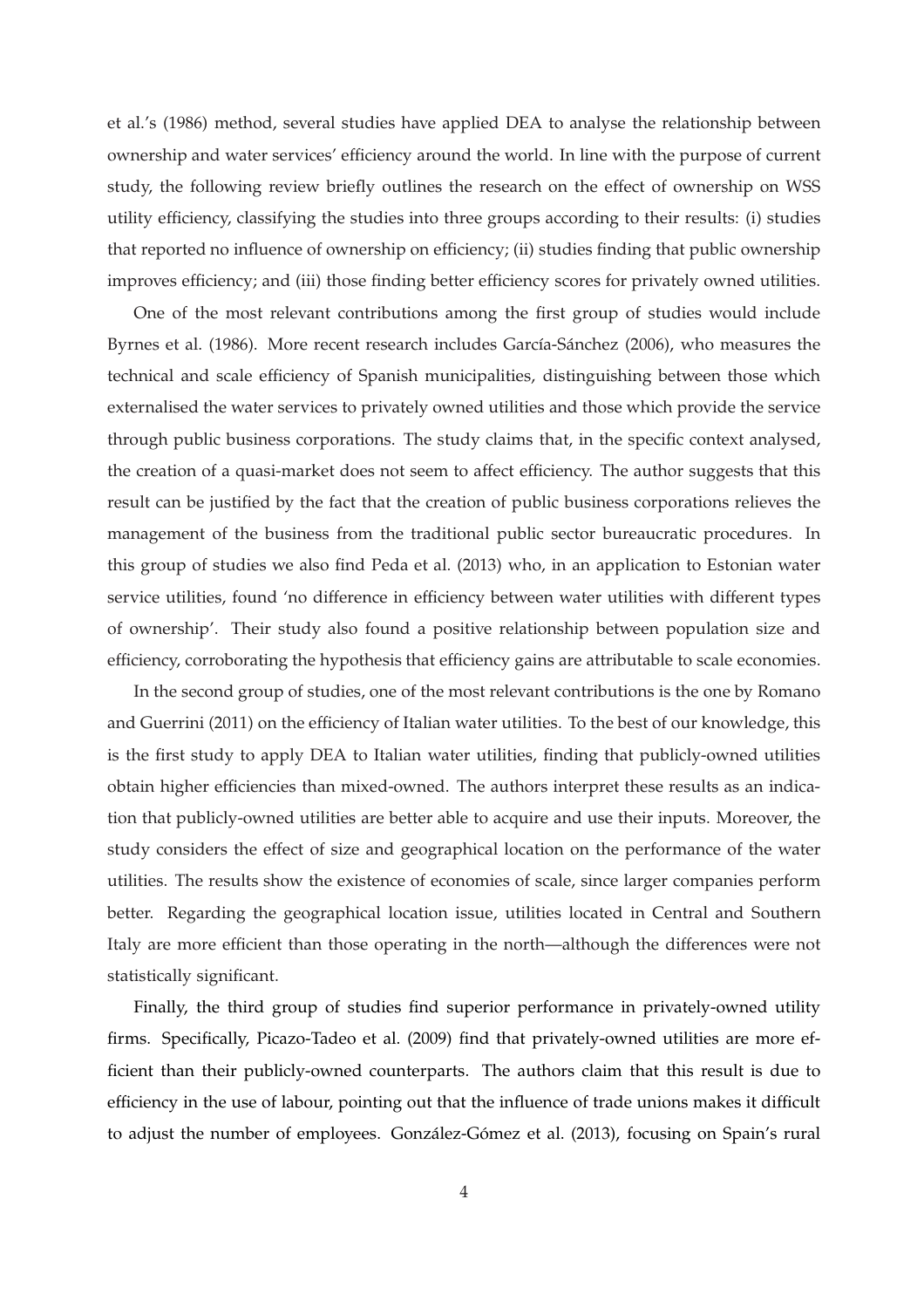areas, find that both privately-owned utilities and public-private partnerships are significantly more efficient. Notably, the differences in term of efficiency between the three forms of ownership disappear when environmental variables are considered. As environmental variables the authors suggest the existence of economies of consumer density, the origin of water resources and the seasonality of demand. These are factors that can influence the efficiency but they do not depend on ownership structure. The authors concludes that public-owned utilities operate in a more challenging environment while private utilities avoid it due to low profitability expectations. The authors remark that public-private owned utilities do not perform badly in comparison with the other two kinds of utility ownership.

The available empirical evidence suggests that the debate on the links between ownership and performance is still unsettled. In addition, other variables also seem to be relevant in assessing performance and institutional choices. Firstly, the efficiency of water supply services can be related to their size, as the law of economies of scale would predict, however previous literature also suggests that economies of scale occur only after reaching certain level of output (Walter et al., 2009). Secondly, some studies highlight the effect of regulatory framework and incentive mechanisms on performance. González-Gómez and García-Rubio (2008) highlight that the greater efficiency observed for the private utilities could result from either the ownership features themselves or the regulatory framework within the industry. De Witte and Marques (2010) present a cross-country comparison examining the role of incentive mechanisms in relation to efficiency levels. The results show a positive effect of incentive mechanisms (such as benchmarking) on efficiency. On the basis of these results, the authors conclude that benchmarking could become a tool to create 'competition by comparison' in contrast to 'competition *in* the market' or 'competition for the market'. The importance of regulation, the creation of independent authorities to control the conduct of water utilities and benchmarking initiatives are also highlighted in recent research by Bel et al. (2015). This paper suggests these factors are essential in ensuring a fair water price, especially with respect to privatised utilities. Finally, efficiency can be affected by environmental variables, such the hydrographical characteristics of the geographical area in which the utilities are located (Martins et al., 2012).

The current research therefore attempts to contribute to this literature by investigating the effect of three variables, namely: ownership types, size and geographical location. These three variables are considered separately in the first stage of analysis and by combining their effects in the subsequent stage. This could shed light on the contribution of different ownership structures to assist in mitigating exogenous conditions such as hydrographical characteristics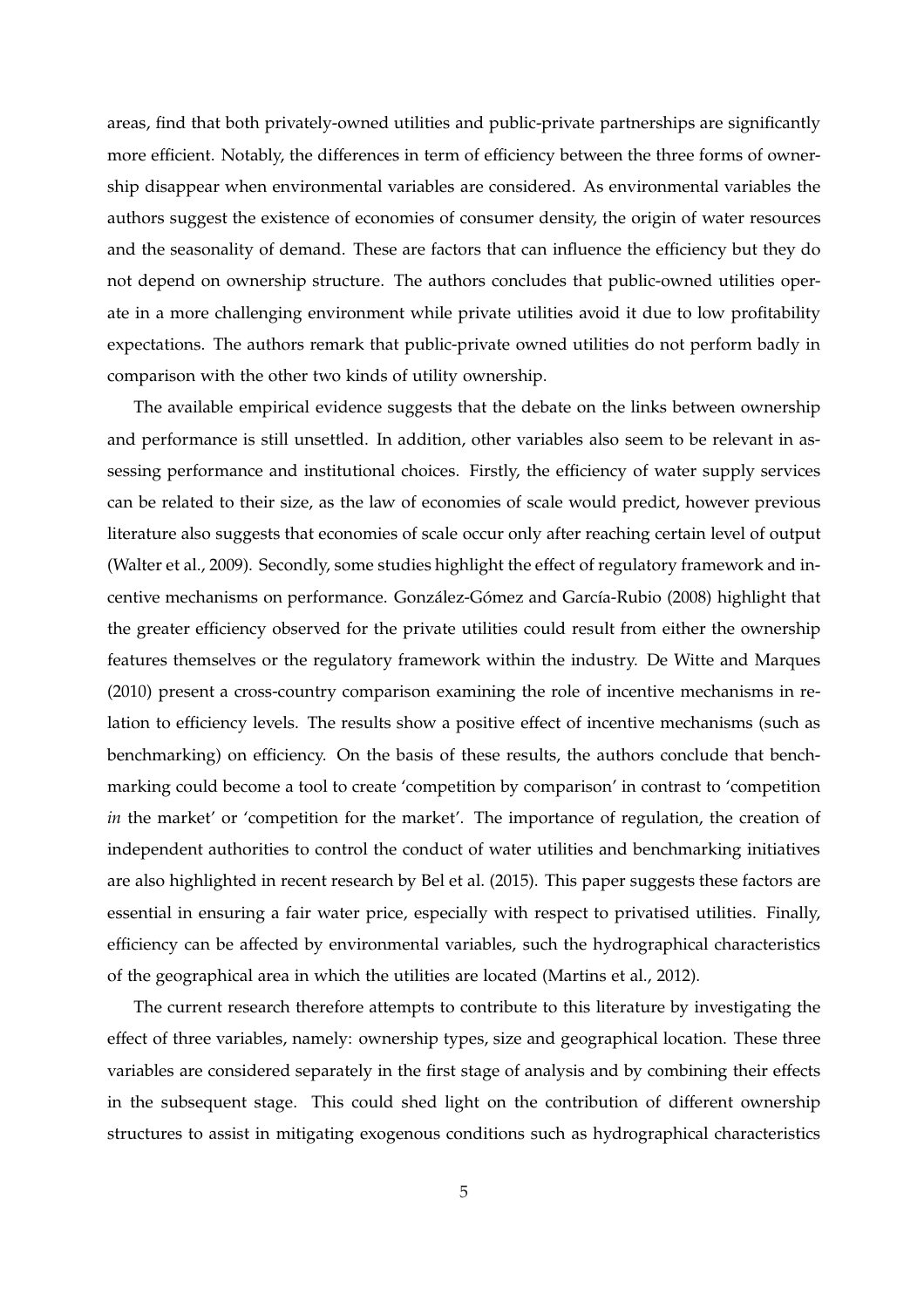and aid in strategic planning on utilities size.

# **3. WATER SERVICE IN ITALY**

Water supply services (WSS) are generally considered public services provided through a network regulated by public authorities, therefore any speculation on the organisation, governance and performance is strongly affected by the regulatory framework within each country. The Italian WSS are regulated by four hierarchical levels of jurisdiction: the European Union, the central government, the regional governments, and the local governments.

European legislation classifies water supply services as a 'service of general economic interest' (European Community Treaty, Article 86(2)). Therefore WSS are economic services that have to be provided to every citizen on a regular basis and at affordable prices, regardless of the ownership of the service provider. Moreover, in 2000 the European Commission issued the Water Framework Directive (WFD), addressing most of the challenges facing the management of this crucial resource. Two of the innovations introduced by the WFD were the cost recovery for water services and the 'polluter-pays' principles. These principles aim to create incentives for the sustainable and efficient use of water.

As highlighted in the previous section, the last decades have witnessed changes in the ownership of public service providers. The European Commission lets each Member State decide how it organises the provision of a service of general economic interest so long as the rules on both the internal market and competition are observed. As a result, different approaches to the organisation of WSS can be found among EU Member States. For instance, in The Netherlands and Germany, municipal public enterprises provide water services. Conversely, in England and Wales the service was totally privatised and a regulatory authority established (Bauby, 2012).

In Italy, water supply services were traditionally provided by municipalities. In this context, the service was financed via public budget, and the tariff was usually insufficient to cover the costs (Massarutto et al., 2008). In order to improve the efficiency of the industry, the Law 196/94 was enacted in 1994 to reform the industry. First, the reform recognised the network features of the WSS and introduced the concept of 'integrated water service', considering the whole water supply and sewage system. Second, the reform reorganised the WSS by introducing territorial authorities, ATOs, with the aim of exploiting economies of scale in the management of services. Regions were in charge of identifying these ATOs and municipalities could own equity shares in ATOs. About 90 ATOs were identified according to the political-administrative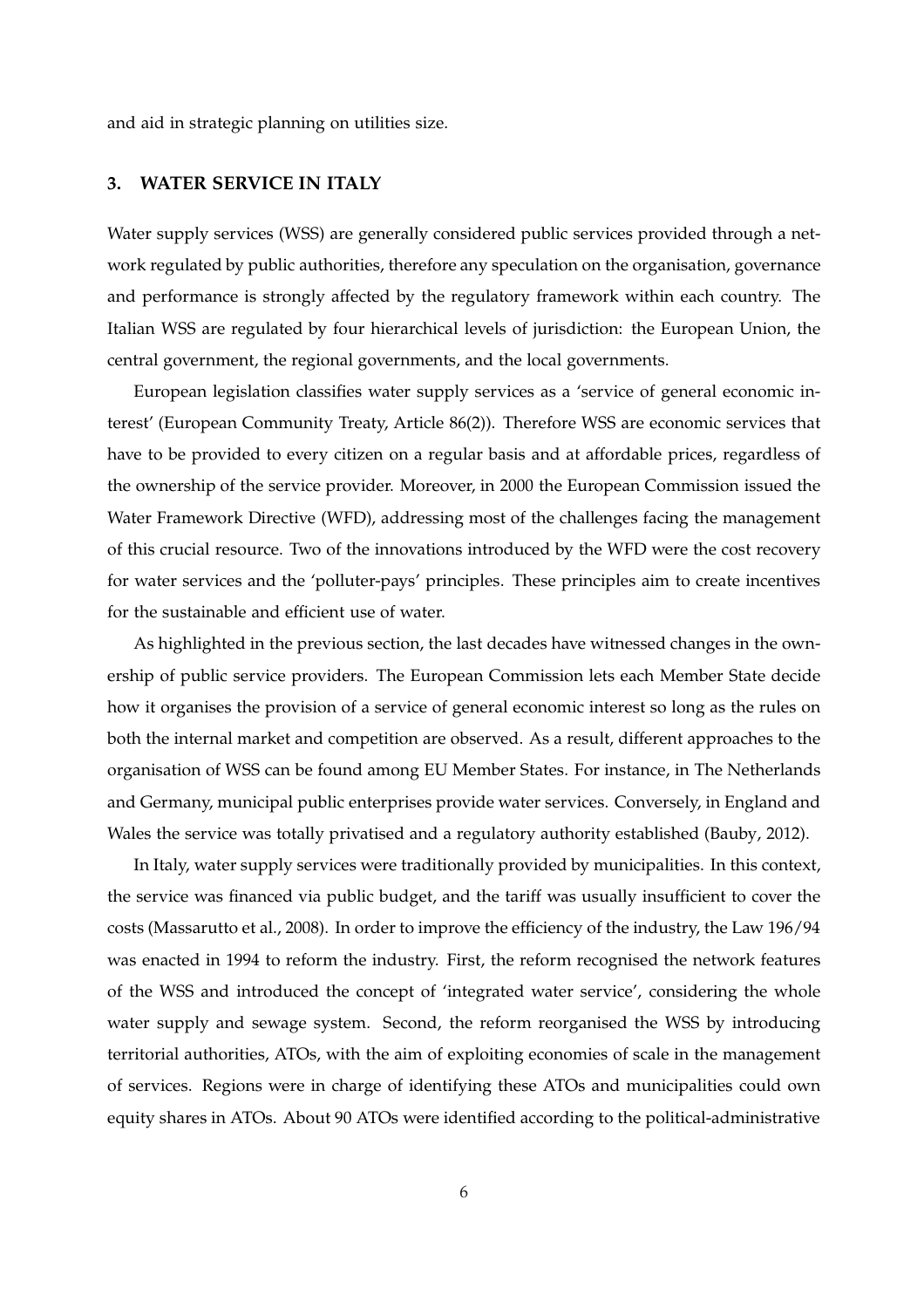and hydrographical features of each area (Utilitatis, 2011). The main function assigned to the ATOs was to draw up a management plan for the WSS and to designate the WSS provider.

In the mid-2000s, Law 196/94 was replaced by the Environmental Code (Decree 152/2006), which retained the two main innovations of the previous law and introduced the European principle of cost recovery for the WSS. Among other norms, article 154 of the Environmental Code stated that the WSS price had to guarantee remuneration for the capital invested.

Meanwhile, changes had occurred in the institutional organisation of service providers. Since 1990, inspired by New Public Management, a series of reforms have been introduced to promote externalisation of local public services. The result is that the WSS provider could be a municipality, a municipal corporation, a mixed enterprise or a private entity. Moreover some municipalities have created municipal holdings that invested in private entity providing public service (Grossi and Mussari, 2009), therefore private entities can have a municipality as indirect shareholder.

Finally, water supply services were also affected by a series of relatively recent events. First, the financial crisis forced governments to cut their budgets. In this context, the Italian legislator suggested eliminating the ATOs by the end of 2011. However, this regulation did not determine which authority should replace the ATOs, a question that still remains unanswered. Second, in 2011 a referendum repealed article 23-bis of Law 113/2008 and article 154 of the Environmental Code. Subsequently, the appointment of the WSS is based only on European legislation, with the result that the service can be provided by municipalities directly, in house, by mixed enterprises without any specification of the percentage that must be owned by private partners, or by privately owned enterprises. A further consequence of the referendum was that the tariff should not be set according to the return on capital invested.

In conclusion, it can be argued that the main consequences of reforms and counter-reforms of the water supply services are: (i) a multilevel governance structure of the industry, although the levels of this structure are still uncertain regarding the replacement of the ATOs and the role of the regions; and (ii) in the absence of an intermediate authority such as the ATOs, it seems that municipalities could once again be free to choose the delivery mode and appoint the service provider as they did in the past; (iii) changes in the tariff computation, with particular regard to the return on capital invested.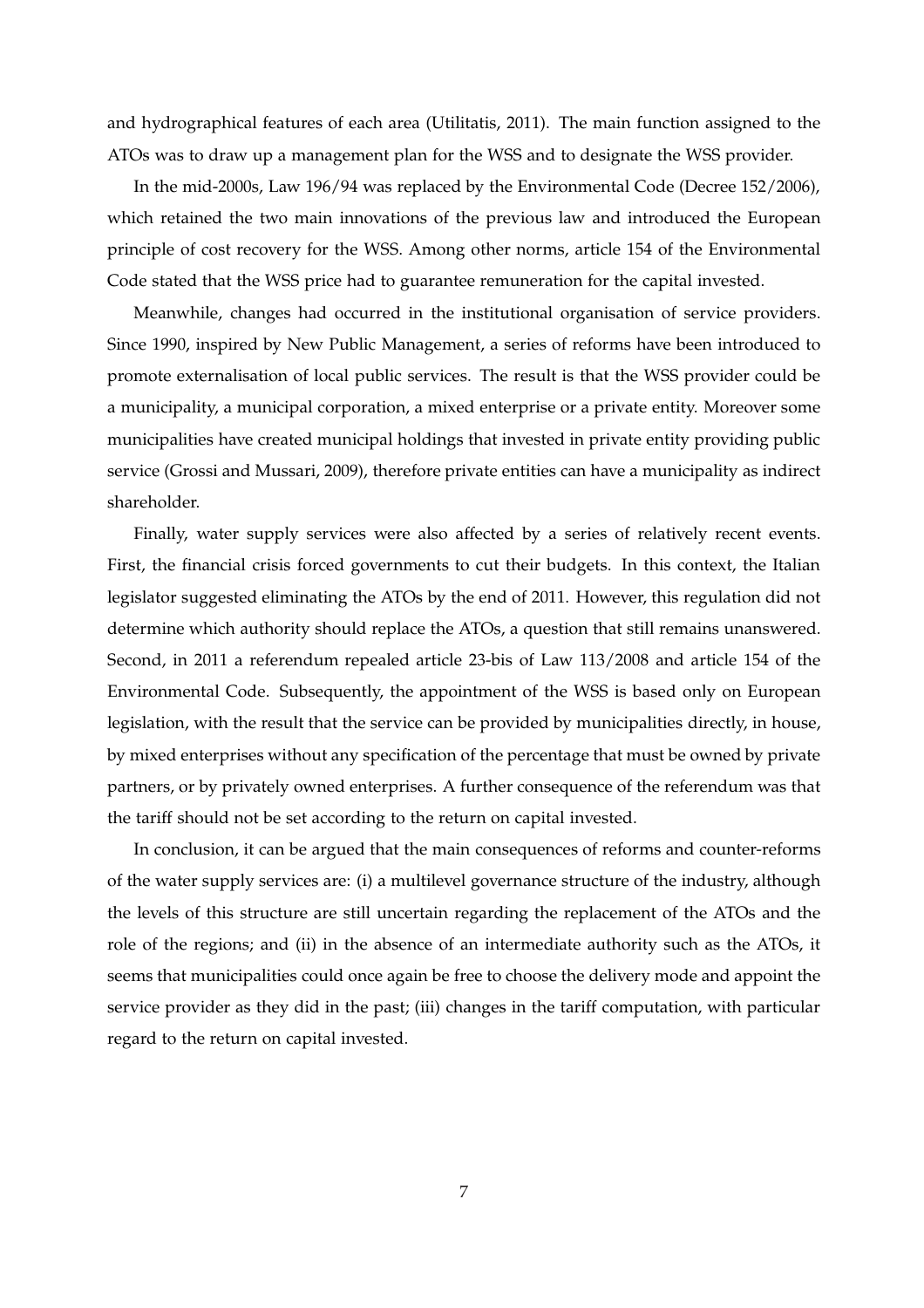# **4. METHODS AND DATA**

Our study investigates the effect of ownership and the 'moderators', i.e., size and geographical location, on the cost efficiency of Italian water utilities. To this end a three-stage methodology is applied: (i) we measure cost efficiency using a nonparametric estimators, namely, Data Envelopment Analysis (DEA); (ii) cluster analysis, building groups based on ownership, size and geographical allocation of the organisations; and (iii) testing for differences in the efficiencies in each group and each cluster—i.e., nonparametric test is applied to verify whether type of ownership, size, geographical location, or their combination in clusters result in *significant* efficiency differences.

This methodological approach is similar to the one considered by Balaguer-Coll et al. (2013) in studying the efficiency of Spanish municipalities. However it differs from previous relevant work on water utilities, such as (Peda et al., 2013; Romano and Guerrini, 2011), who considered an *a priori* classification of organizations, without considering the combined effect on performance. Therefore, the procedure carried out in this study allowed the definition of clusters *ex-post* instead of *ex-ante* identifying a combination of factors that can influence cost efficiency and controlling for heterogeneity.

For measuring cost efficiency we consider Data Envelopment Analysis (DEA). Its origins date back to Farrell's (1957) approach to frontier estimation, although it was not until 1978 that the term was first used (Charnes et al., 1978). Since then, this method has become one of the most popular techniques for benchmarking, with applications from financial firms to public service utilities—including water utilities (Fethi and Pasiouras, 2010).

DEA is a mathematical programming technique for the estimation of the best production frontier (or envelopment) and the measurement of the relative efficiency of different organisations (Bogetoft and Otto, 2011). This approach assigns a score between 0 and 1 to each decision making unit (in the case that an input orientation and Farrell distance functions are considered), allowing the organisations to be ranked on the basis of an increasing efficiency order. The term 'frontier' identifies the most efficient organisation that satisfies either the input or output-based Farrell efficiency condition.

In this study, efficiency measures are computed on the basis of two assumptions. Firstly efficiency scores are input-based and thus measure the level of input to obtain a given amount of output<sup>1</sup>. Secondly inputs are expressed in monetary terms allowing the measurement of

<sup>&</sup>lt;sup>1</sup>As indicated by Rao et al. (2005), the input-oriented efficiency addresses the question: 'By how much can input quantities be proportionally reduced without changing the output quantities produced?' (Rao et al., 2005, p.137).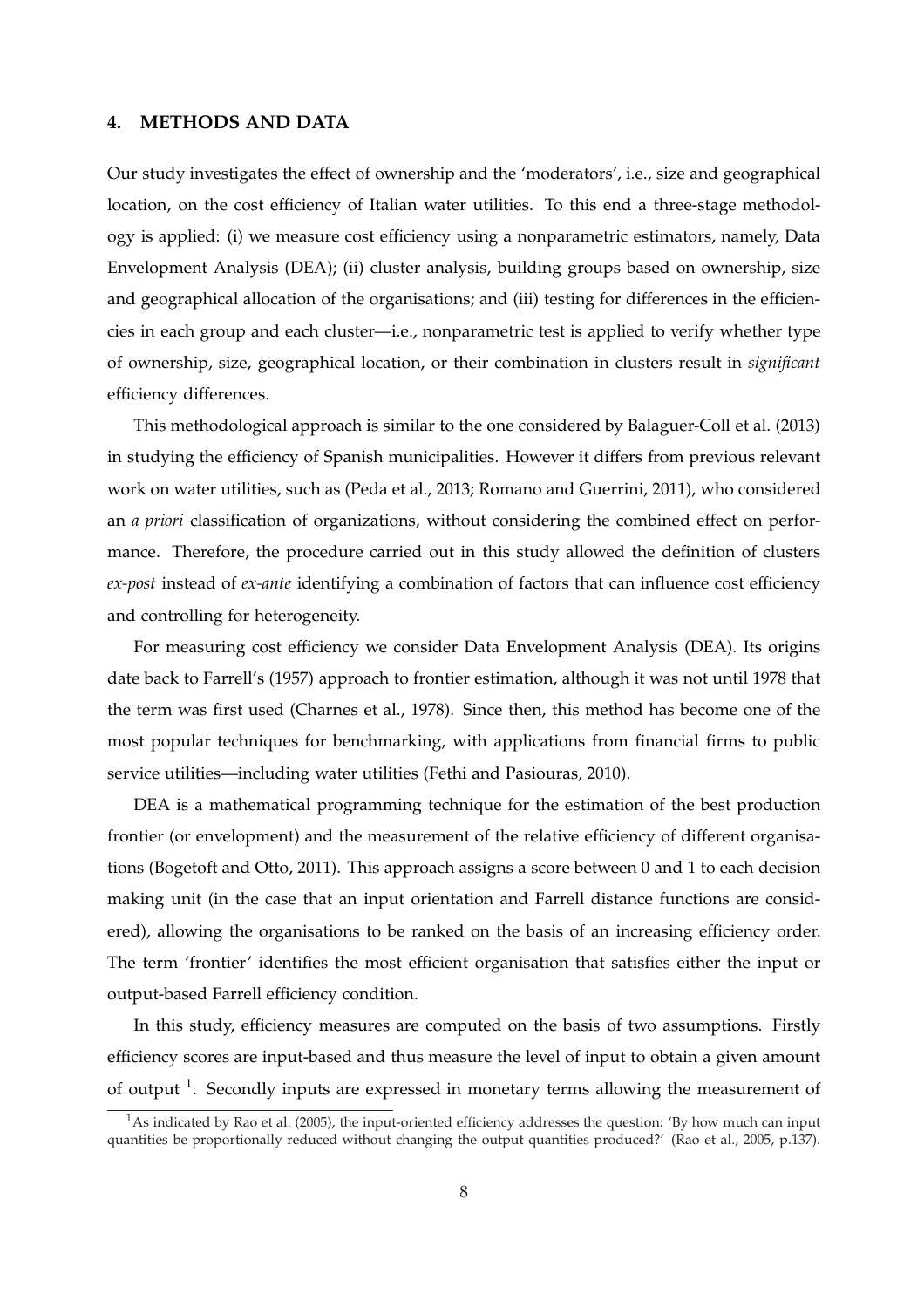cost efficiency.

Formally, the input-oriented DEA is based on the solution of the following linear programming problem (Rao et al., 2005; Coelli and Walding, 2006):

$$
\min_{\theta, \lambda} \theta
$$
\ns.t.\n  
\n
$$
y_i + Y\lambda \ge 0,
$$
\n
$$
\theta x_i - X\lambda \ge 0,
$$
\n
$$
N1'\lambda = 1,
$$
\n
$$
\lambda \ge 0.
$$
\n(1)

where:

- $y_i$  is an  $M \times 1$  vector of outputs produced by the  $i^{th}$  firm,
- *Y* is the  $M \times N$  matrix of outputs of the *N* firms in the sample,
- *X* is the  $K \times N$  matrix of inputs of the *N* firms,
- $\lambda$  is an  $N \times 1$  vector of weights (which relate to the peer firms) and  $\theta$  is a scalar measure of efficiency, which takes a value between 0 and 1 (inclusive).

Further details on this approach are also available in Balaguer-Coll et al. (2007), among others, who propose a very similar program to the one followed in this paper. For a more comprehensive view, see also Cooper et al. (2007) and Färe et al. (1994).

#### **4.1. Testing for the equality of distributions of efficiency scores**

In the second stage of the analysis we try to ascertain whether the differences found among the efficiency scores of the firms in each group are statistically different or not. In this regard, a variety of instruments can be considered to test whether the differences between some of the moments that characterise two given distributions differ statistically. Some of these instruments are tests, such as the Wilcoxon test, which have the advantage of being relatively robust to the violation of the normality assumption but have the limitation of restraining the analysis to one moment of the distribution only (in our case, the distribution of efficiency scores), namely the

This approach seems particularly suitable for the context of the water industry, where utilities are more able to control their inputs rather than their outputs—such as water delivery and population served (Abbott and Cohen, 2009; Coelli and Walding, 2006; Romano and Guerrini, 2011).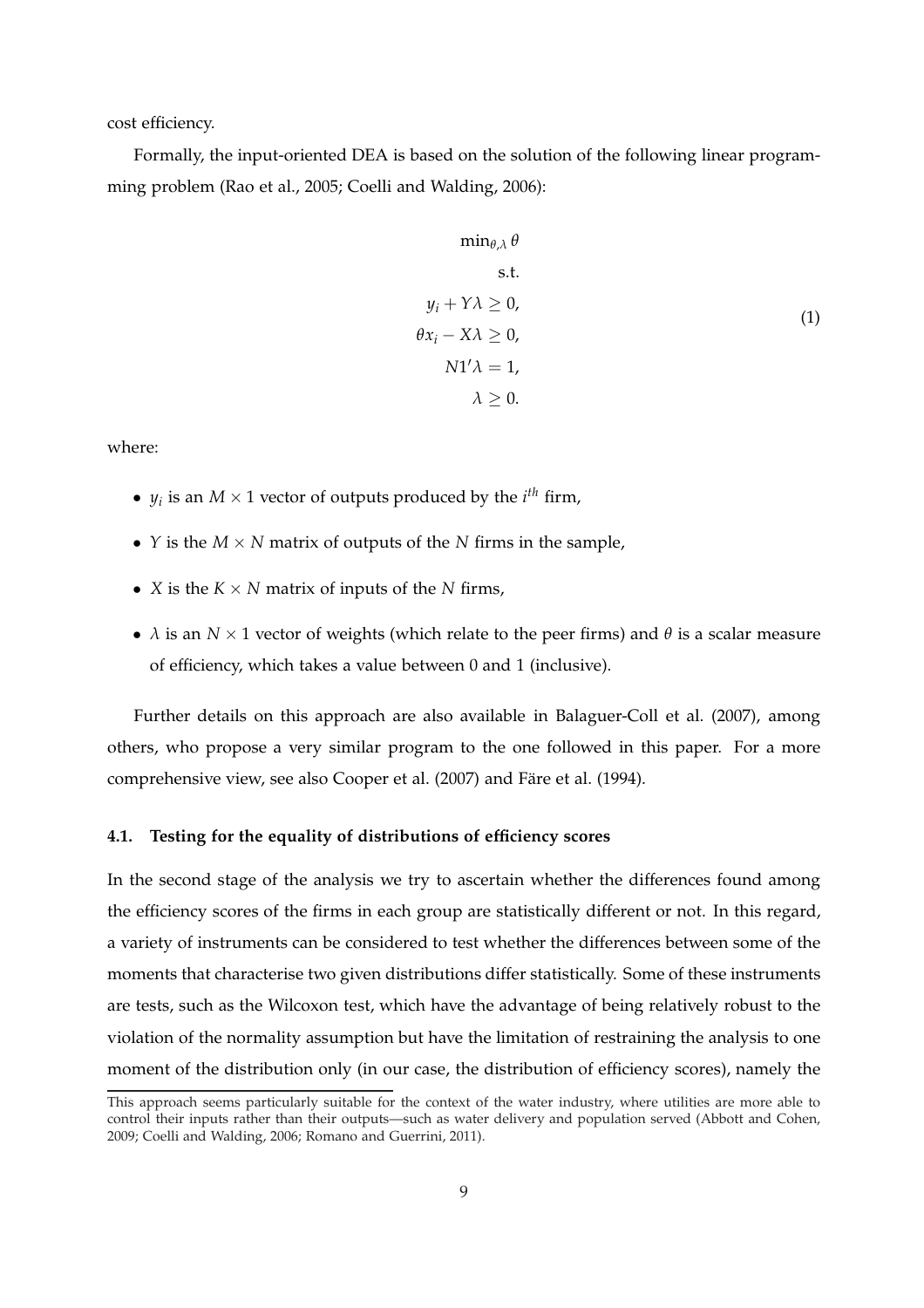median. However, some recent applications (Balaguer-Coll et al., 2010) have considered some tools developed in the field of nonparametric statistics such as the Li (1996) test, which tests whether two distributions, not just two summary statistics such as the mean or the median, differ statistically.

#### **4.2. The sample**

As stated above, the empirical evidence presented in this paper focuses on a sample of water utilities operating in Italy from 2008 to 2011. A complete list of Italian water utilities was obtained from *Federutilities*, an Italian association of public services provider.<sup>2</sup> However, the sample is restricted to mono-service utilities with available data and stable ownership structure. Therefore, only utilities for which the percentage of ownership has not changed from 2008 to 2011 are included in the analysis. The final sample is comprised of 68 utilities in each of the four years analysed, leading to 272 observations across the four years study (Table 1). The 68 utilities represent 70% of those listed by Federutilities and they served about 45% of the Italian population in 2011. Furthermore, utilities are classified according to three variables: ownership structure, size and geographical location.

As highlighted in the previous section, a water supply service provider could be a municipality, a municipal corporation, a municipal holding, a mixed enterprise or a private entity. In this scenario, our study focuses on water services which are externalised by the local government through a separate entity, namely an utility, with a different type of ownership structure. In our particular sample, five types of ownership were identified (Table 1). As demonstrated above, the conventional classification of private, public and mixed ownership used by previous research (Guerrini et al., 2011) does not fully reflect the complexity of the Italian context or any other national setting where many alternative modes to delivery public services coexist (Tavares and Camöes, 2007; Bel and Fageda, 2010). In addition to the utility ownership models of publicly owned (type 1) and privately owned (type 2), this research distinguishes between two specific groupings within mixed utilities. The first of these groups are utilities which have a public organisation as the controlling shareholder (type 3) and, the second group are utilities which have a private organisation as the controlling shareholder (type 4). Finally, we define a separate category of private utilities in which the indirect main shareholder is a public organisation (type 5). As reported in 1 32 utilities (128 observations over four years), corresponding to 47% of the sample, are publicly owned. The remaining utilities are primarily spread between

<sup>2</sup> In 2015 *Federutilities* was merged in *Utilitalia*.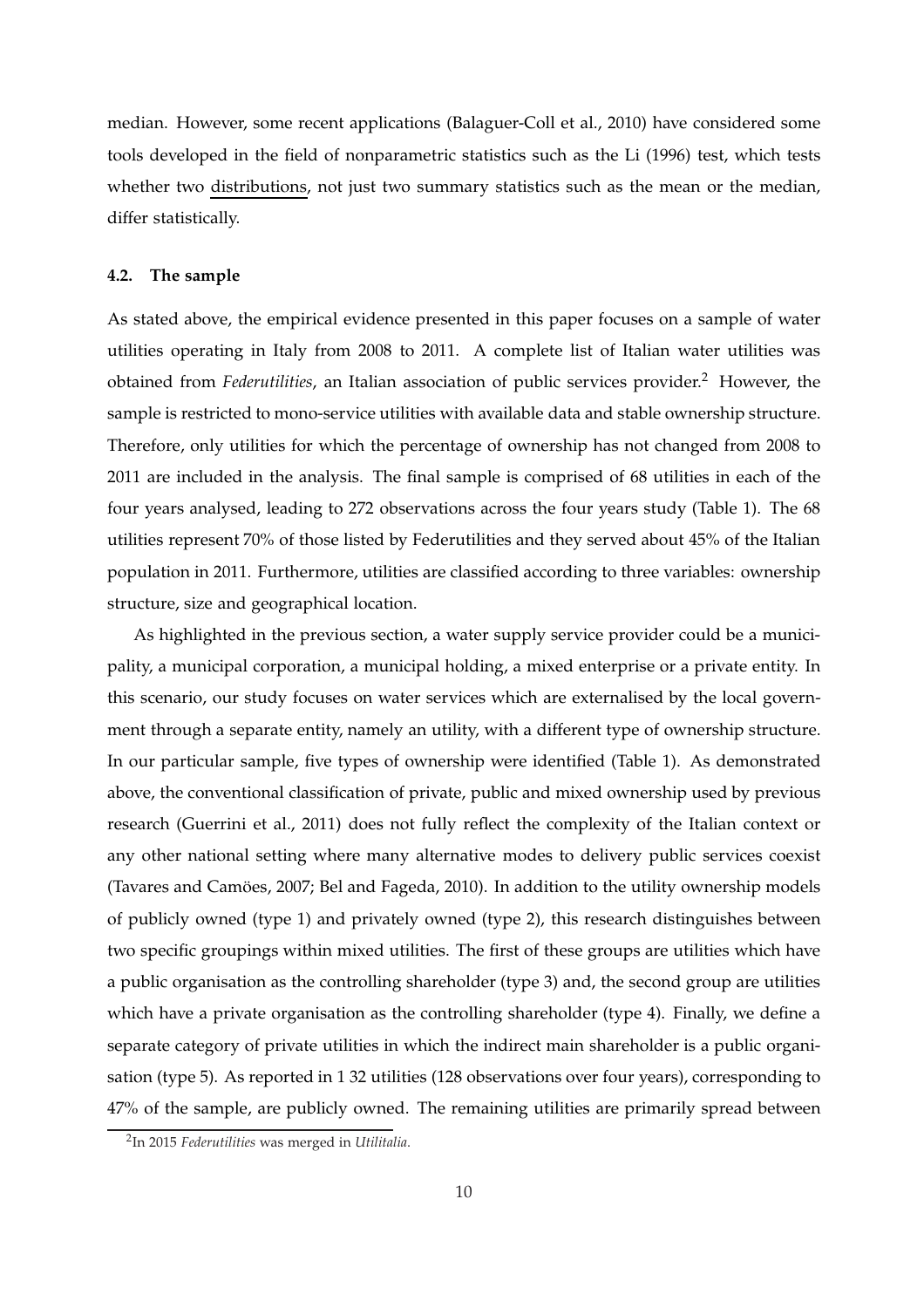types 2 and 3. Only three utilities were classified as type 4 and six were classified as type 5.

The size of water utilities is usually measured considering the population served, however, due to a lack of data over the time span analysed, a proxy was used in this study. A possible proxy is total revenue, obtained from utilities' financial statements. This variable shows a strong linear correlation with the population served (92%), suggesting that revenue can be used as proxy of the population served with confidence. Table 1 shows that the sample is mainly characterised in small and medium size utilities, only three are considered to be large.

Finally, the third variable considered is geographical location. Most of the utilities in the sample are situated in the Northern of Italy, while 15% and 28% are in the Centre and Southern regions, respectively (Table 1). Italy is characterised by heterogeneous hydrographical features which can affect efficiency levels. Northern and Southern regions, saving a few exceptions, are characterized by surface waters that require a more sophisticated purification process, leading to higher operational and capital costs (Istat, 2008, 2014).

Utilities are further classified using cluster analysis in an the attempt to maximise the homogeneity of units within the clusters while maximising the heterogeneity among clusters. In the current analysis, five clusters are identified. The characteristics of these clasters are shown in Table 2 with their associated descriptions shown in Table 3. All variables were shown to be significant with regard to all clusters, with the exception of the fourth type of ownership mixed owned utilities with a private organisation that owns 50% or more. The cluster analysis discriminates between medium size, publicly owned utilities in central and Southern Italy (Cluster 1) and those that are located in the north of the country (Cluster 3). Cluster 2 contains both mixed and privately owned utilities however in both cases, the cluster analysis identifies the main direct or indirect shareholder as a public organisation and but does not discriminate between size and geographical location. Cluster 4 is characterised primarily by small sized, privately owned utilities located in Southern Italy. Finally, Cluster 5 aggregates primarily small sized, publicly owned and mixed owned utilities in Northern Italy.

Since we are using a data panel of 68 utilities from 2008 to 2011, a window analysis could also have been considered. However, we consider the approach used in this paper is appropriate due to the low likelihood of technical change in the short term in the context of the urban water sector.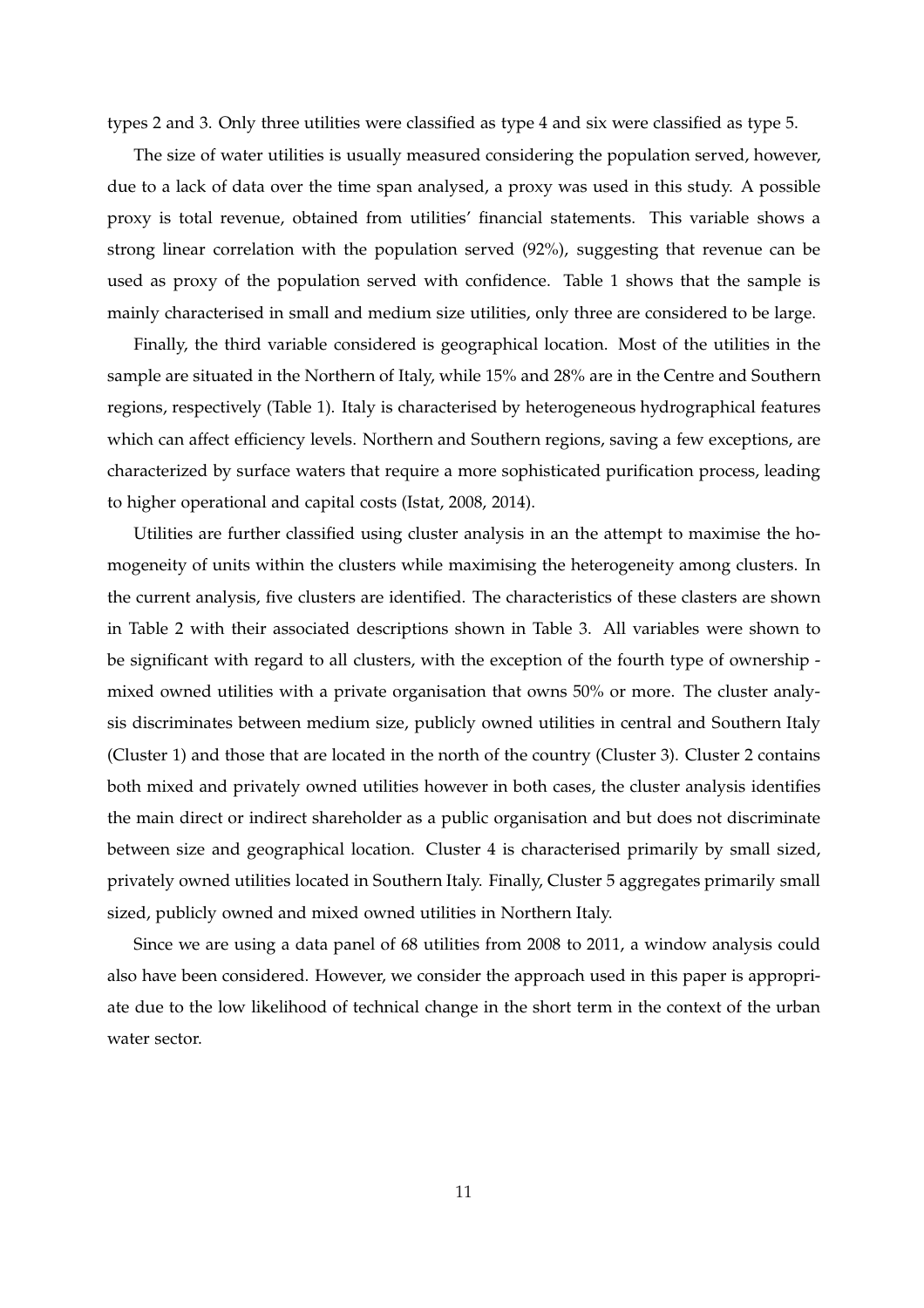#### **4.3. Inputs and outputs**

One of the biggest challenges in the application of DEA was the selection of the input-output variables suitable and available for water utilities. Consistently with the aim to estimate cost efficiency scores, operational costs were used. Four operational costs were considered as inputs, namely: cost of materials, cost of services, cost of using third party resources (such as rented or leased plant and equipment), and wages.

The most popular measures of outputs are: the amount of water delivered, the population served, and the length of water mains (Coelli and Walding, 2006). The above data are not accessible for all the utilities in the sample and the population served is available only for 2011, therefore revenue is used as a proxy for the variable size.

Furthermore, since the analysis is longitudinal and both inputs and outputs are expressed in monetary terms, the data are deflated by the Italian consumer price index in order to correct them for inflation (Coelli and Walding, 2006). This adjustment is particularly relevant, since the time frame analysed is characterised by a considerable increase in prices (5.5%).

Finally, Table 4 reports the definition of inputs and outputs, and Table 5 their corresponding descriptive statistics for each year under analysis. It is worthwhile noticing that skewness and kurtosis are far from zero, the value that indicates the variables under analysis follow a normal distribution.

### **5. RESULTS**

#### **5.1. DEA efficiencies**

Efficiency scores for the utilities in the sample over the 4 years computed via DEA are reported in Tables 6 and 7. The tables report DEA efficiencies considering the three classification criteria both separately (Table 6) and jointly (Table 7).

When considering the *ex-ante* classifications (ownership, size, geographical location), remarkable differences are perceived among groups within each of the hypotheses considered. In the case of the groups constructed according to their ownership type, the discrepancies are particularly large. As indicated by the efficiency scores in Table 6, the discrepancies among average efficiencies are quite large, ranging from 49.19% for the most inefficient group (privately-owned utilities) to 90.42% for the least inefficient (privately-owned utilities with a public organisation as the main indirect shareholder). Focusing on the median, in order to isolate the effects of potential outliers, these discrepancies are even higher—the medians are 48.99% and 97.78% for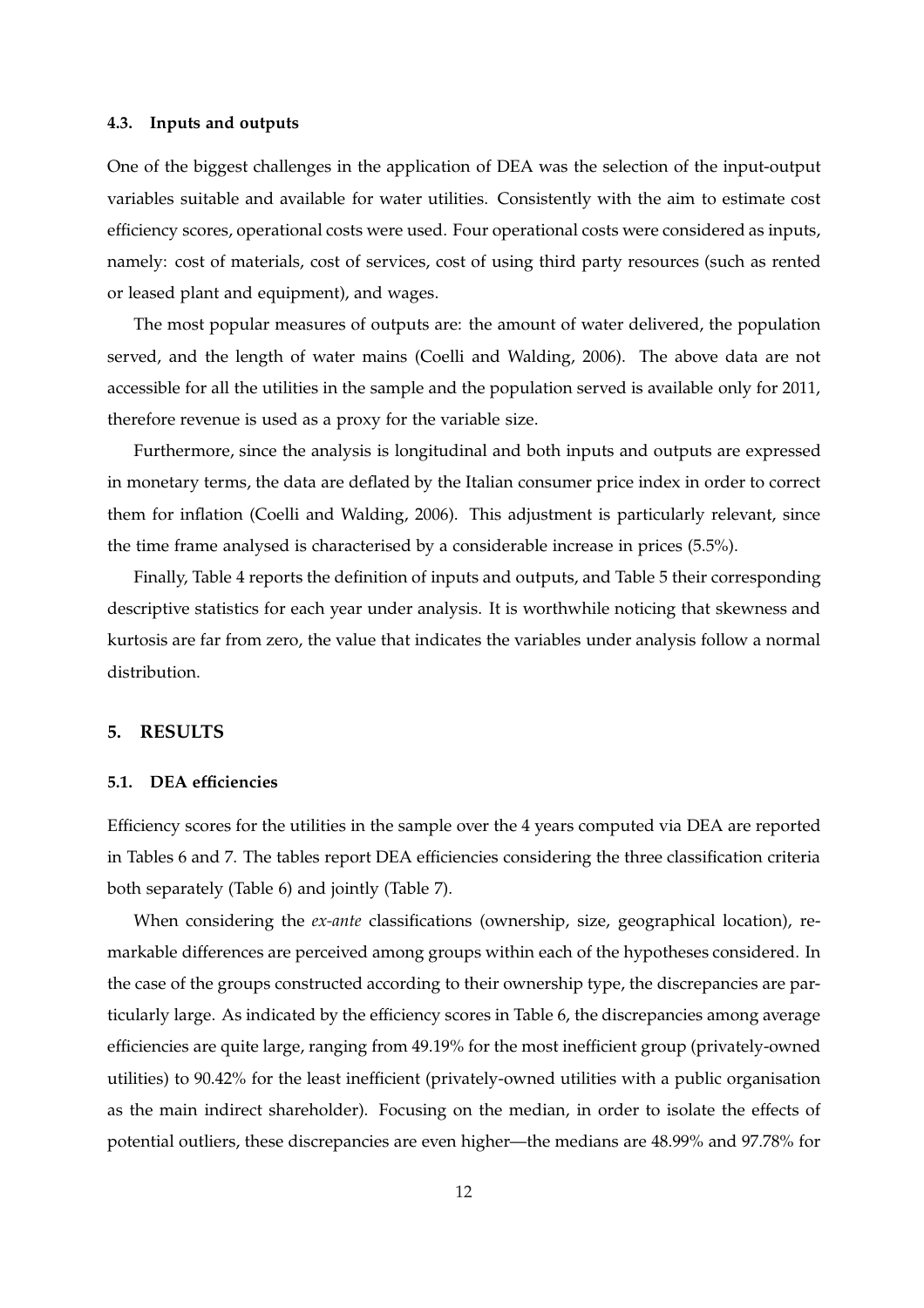these two groups, respectively.

When the 'moderators', i.e., size and geographical location, are considered separately, the results vary depending on the hypothesis considered. Regarding size, large firms show comparatively higher values—58.33% of them are efficient (see Table 6), whereas small firms are quite inefficient by comparison as only 17.97% of such firms are efficient and the median is also quite low (29.30%). This finding is consistent with previous research that indicated the existence of economies of scale in the water industry (Romano and Guerrini, 2011; Peda et al., 2013). In addition to this, the number of efficient firms for small, medium and large firms is 17.97%, 36.36% and 58.33%, respectively, however this finding was partly to be expected given the assumption of variable returns to scale and the fact that the number of large firms is lower than the number of smaller firms.

The discrepancies are more modest when analysing results for groups based on their geographical location. The discrepancies among groups' average efficiencies are much lower (Table 6), and the utilities in the centre of Italy are the least inefficient, a finding that concurs with previous research (Romano and Guerrini, 2011).

### **5.2. The 'moderators'**

As indicated in the introduction, understanding the link between ownership and performance may be particularly intricate due to the effects of 'moderators', among which Andrews et al. (2011) highlight the role of size, geographical location, and governance. This study combines these factors in a clusters to take into account their effect on efficiency.

The summary statistics for the efficiencies corresponding to the five groups identified by the cluster analysis are reported in Table 7. The differences betare high, especially when comparing the least inefficient groups 2 (mixed ownership with both direct and indirect main public organisation as shareholder) and 3 (publicly owned, medium, in Northern Italy), with clusters 4 (privately owned, small, in Southern Italy) and 5 (publicly owned, small, in Southern Italy).

More specifically, the average efficiencies corresponding to groups 2 and 3 are particularly high (81.29% and 86.26%, respectively), analogously to the values for the medians (93.99% and 97.16%, respectively). In contrast, the behaviour is quite the opposite for clusters 4 and 5, whose medians are 52.78% and 24.93%, which suggests that the mix of privately owned and small firms in Southern Italy may be particularly problematic in terms of efficiency. This finding seems to emphasise the relevance of economies of scale and the importance of public investment in the water industry, especially in areas where the purification process needs to be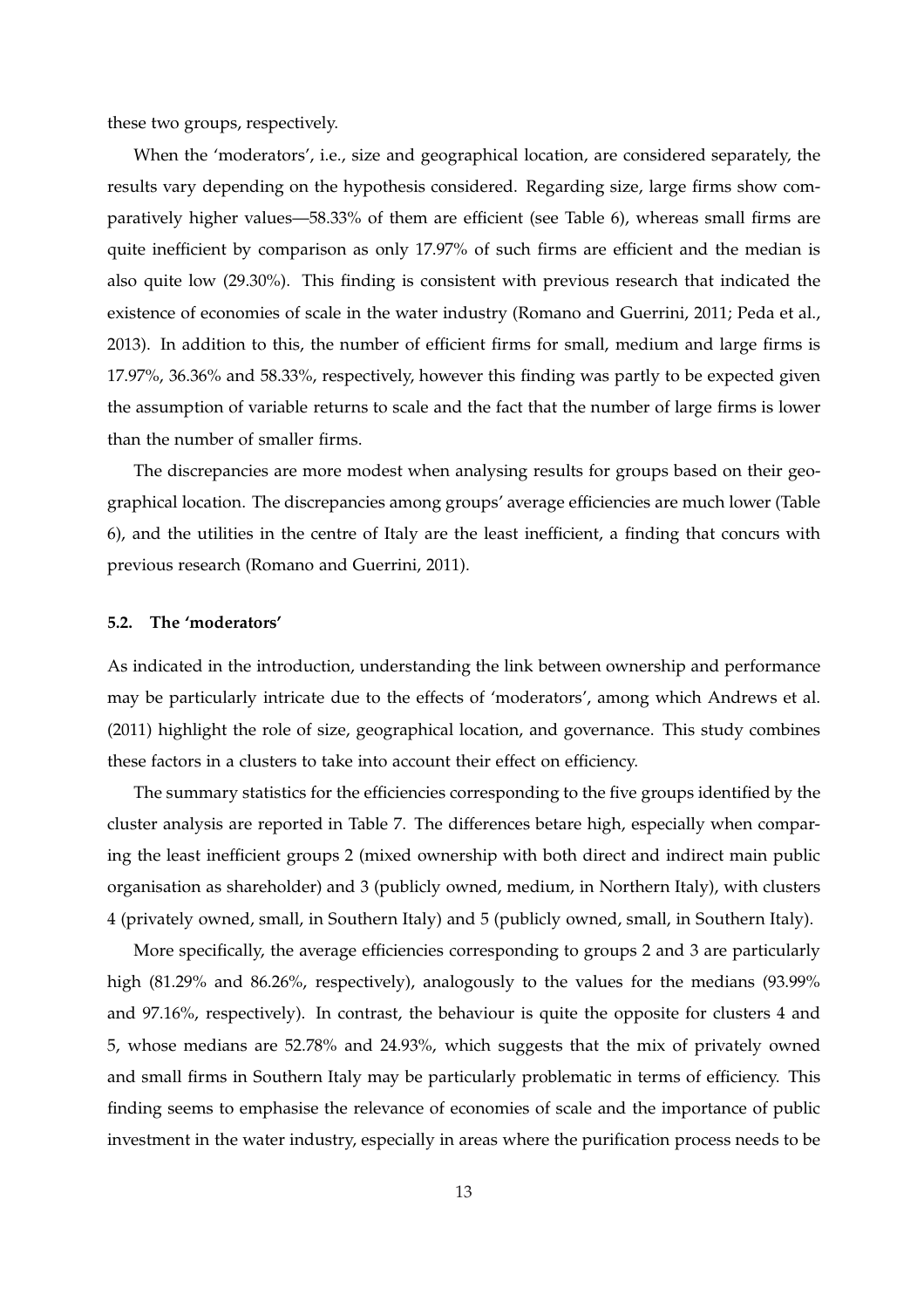more intense, such as in the southern parts of the country.

#### **5.3. Testing for the differences among WSS efficiency scores**

The analysis in the above paragraphs is based on soley summary statistics and its statistical precision is therefore limited. In this section the methods proposed in section 4.1 are applied to test whether the differences among the efficiencies of firms in the groups formed according to different criteria are significant or not. The method employed, as indicated in section 4.1, has the interesting virtue that it does not compare summary statistics but entire distributions of efficiency, as well as being fully nonparametric (and, therefore, consistent with the nonparametric DEA estimators).

This test compares the densities, estimated via kernel smoothing, for the unconditioned and conditioned relative series of efficiencies, where the unconditioned relative efficiency series corresponds to each firm's efficiency, divided by the average corresponding to all firms (computed yearly), and the conditioned relative efficiency series corresponds to each firm's efficiency divided by *its group* average. This average will differ depending on the hypothesis considered—ownership, size, geographical location or their combined effect.

The densities are displayed in Figure 1. The lines in each sub-figure correspond to the unconditioned (solid line) and conditioned (dashed lines) relative efficiency series. Regardless of whether the series is unconditioned or conditioned, the amount of multi-modality is remarkable, with pronounced modes well below the mean (which is 1, given we are dividing by the mean). This suggests there are non-negligible pockets of inefficient behaviour which do not vanish after controlling for our three factors—or their combined effects.

If the conditioning results in tighter densities and closer to the mean (i.e., unity), this would indicate that the conditioning scheme considered is relevant, i.e., efficiencies for all utility firms in the same group would be similar. This is only the case when conditioning for size and, to a lesser extent, ownership, whereas the effect of geography is negligible as the densities almost overlap. The combined effect (the 'moderators') shows the strongest effect, as densities shift leftwards, approaching the mean (see Figure 1.d), corroborating the descriptive analysis carried out in the previous section.

Li's (1996) test provides statistical evidence to support this visual analysis. Results, shown in Table 8, corroborate the analysis stemming from the visual inspection of the densities, since differences are particularly significant when considering size alone, or the combined effect of the three hypotheses. In contrast, geographical location the differences does not produce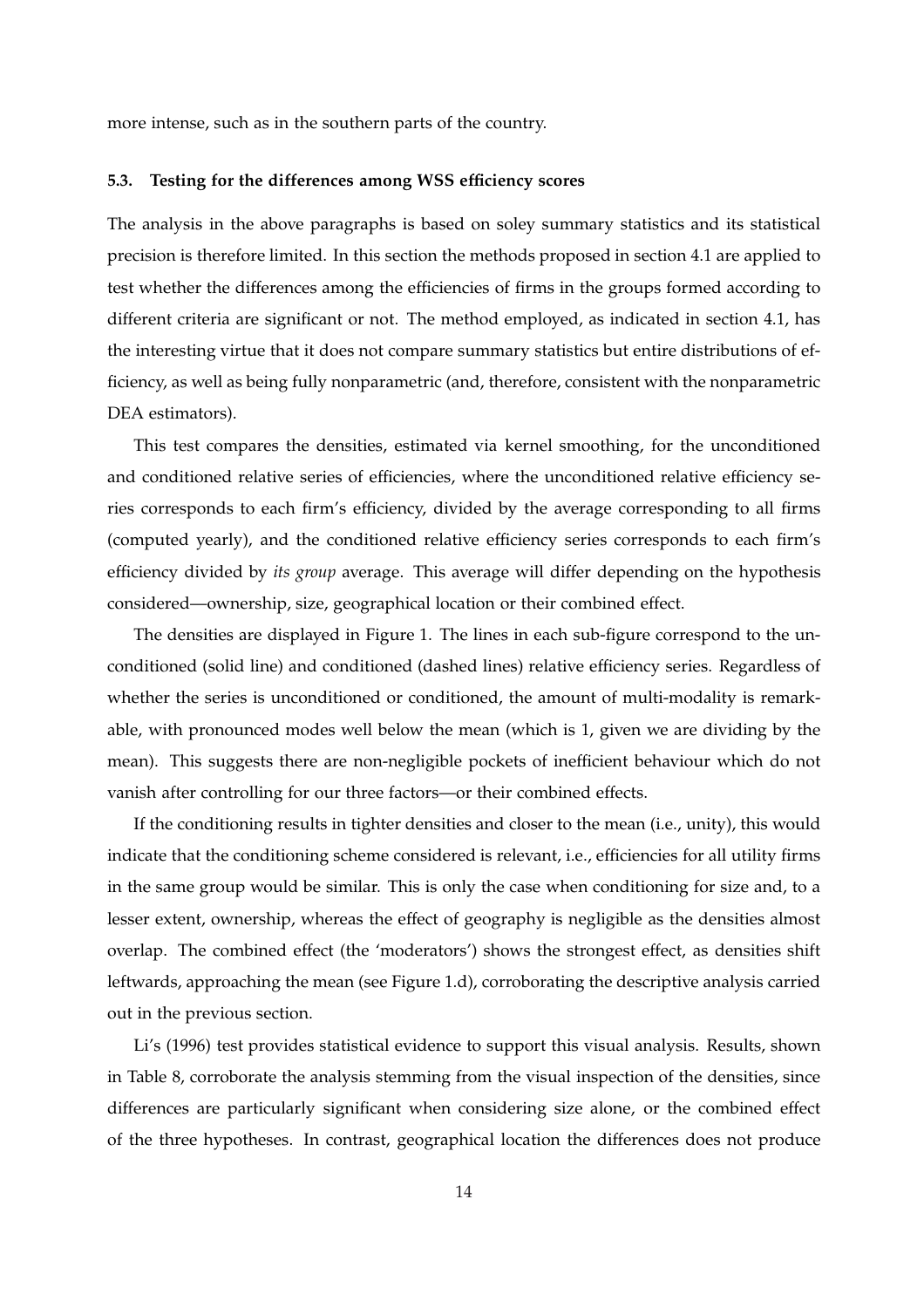significant differences, whereas in the case of the type of ownership the effect is only significant at the 5% significance level.

# **6. CONCLUSIONS**

This paper foucuses on a key public service, water supply services, and purpose of this study has been to analyse the influence of local public ownership on the efficiency of Italian water utilities. The study was motivated by the puzzling relationship between the different types of ownership and efficiency. In addition, the literature has identified a gap in understanding the effect of 'moderators' on the performance of water supply services.

We have considered the case of Italy, where these services have traditionally been provided by local governments but changes in regulation and the acceptance of paradigms such as New Public Management have resulted in such services being provided by different organisations. The current study has gone beyond the conventional classification of three ownership types (public, private and mixed), identifying five types of ownership and better reflecting the complexity of public service organisation in Italy and other countries. In this context, the relationship between types of ownership and efficiency is further involved due to the disparate sizes and geographical locations of the utilities. Previous studies have considered the effect of ownership type, geographical location and size in isolation, whereas this study explores the combined effect of these three factors on efficiency simultaneously.

From a methodological point of view, it can be argued that cluster analysis and appropriate nonparametric tests help to better discriminate among the different factors that can affect the efficiency of water utilities. Specifically, we measure efficiency by applying Data Envelopment Analysis and tests based on kernel smoothing to ascertain whether the differences between the clusters were significant or not. Using these methods the current study has found statistically significant differences in efficiencies across ownership types. Even stronger results were seen when considering groups based on size or the groups yielded by cluster analysis, which combine all the three factors of ownership type, size and geographical characteristics.

Furthermore the results suggest that privately owned utilities which are indirectly controlled by public organisations reach the highest level of efficiency when size and geographical location are not considered. However, the combined effect of ownership, size and geographical location has a stronger effect on efficiency. In this case, mixed-owned water utilities, in which a public organisation has direct or indirect control, are those with the higher efficiency levels.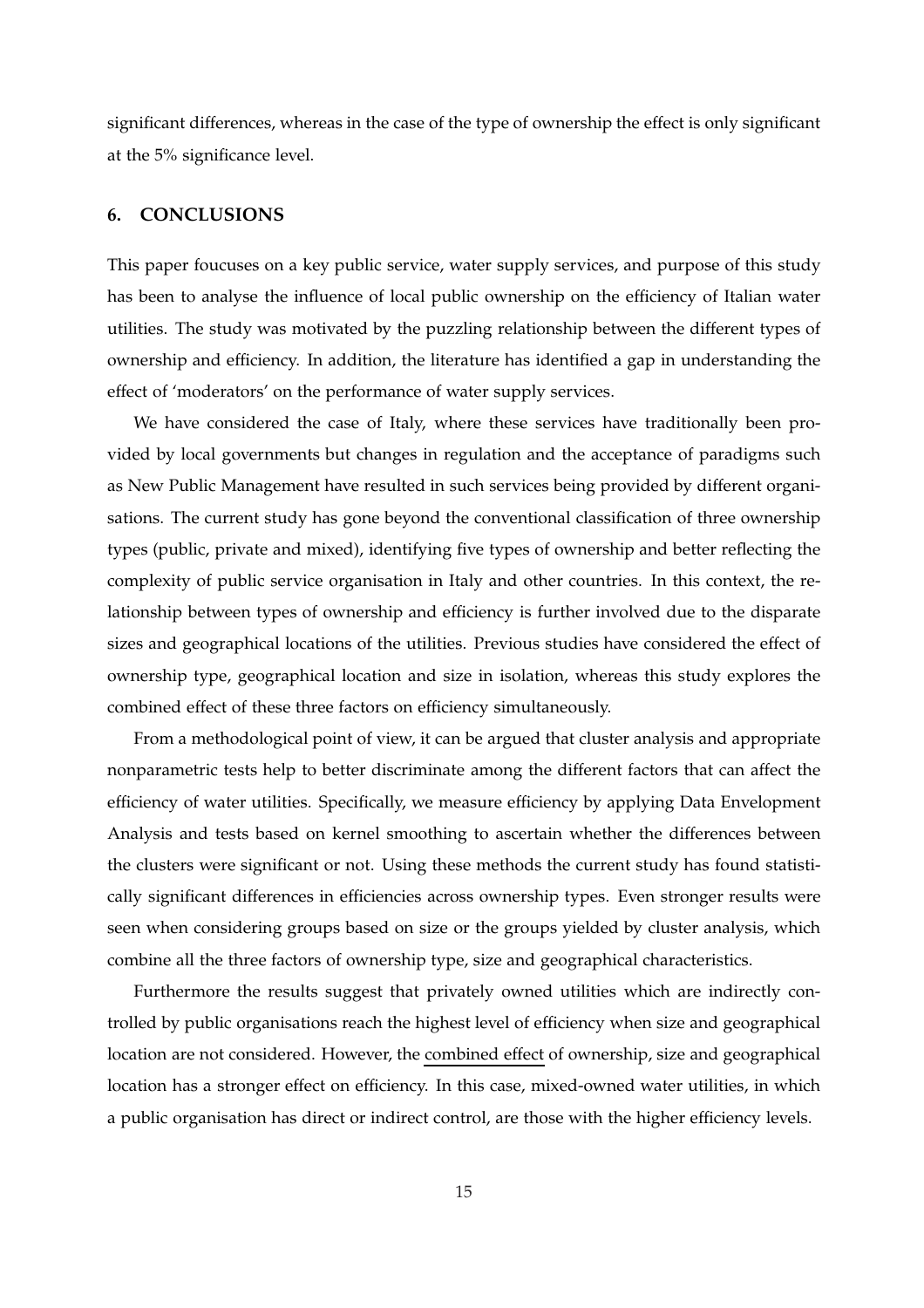Our results suggests that policy makers and regulators should carefully consider the intrinsic characteristics of each industry in order to achieve better performance for public services. In particular, with respect to the water industry, both public-private partnerships and economies of scale seem to be important aspects to take into consideration, particularly when evaluating them simultaneously.

Finally, we draw attention to the need to broaden this line of research to improve the likely implications for regulators and policy makers. Although ownership and efficiency are important dimensions which affect the 'publicness' and performance, a comprehensive analysis would require to simultaneously consider the impact of 'control','funding' and 'change' on efficiency, effectiveness and equity (Andrews et al., 2011; Bowles et al., 2005; Bozeman, 1987). In a recent paper, (Bel et al., 2015) consider the effect of market concentrations on water service prices. The paper point outs that economies of scale are usually positively associated with efficiency, however the market has become highly concentrated and the lack of adequate regulation results in an increase of water prices. Such a situation is characterised by a trade-off between efficiency and equity, underlining the need for further, more encompassing research.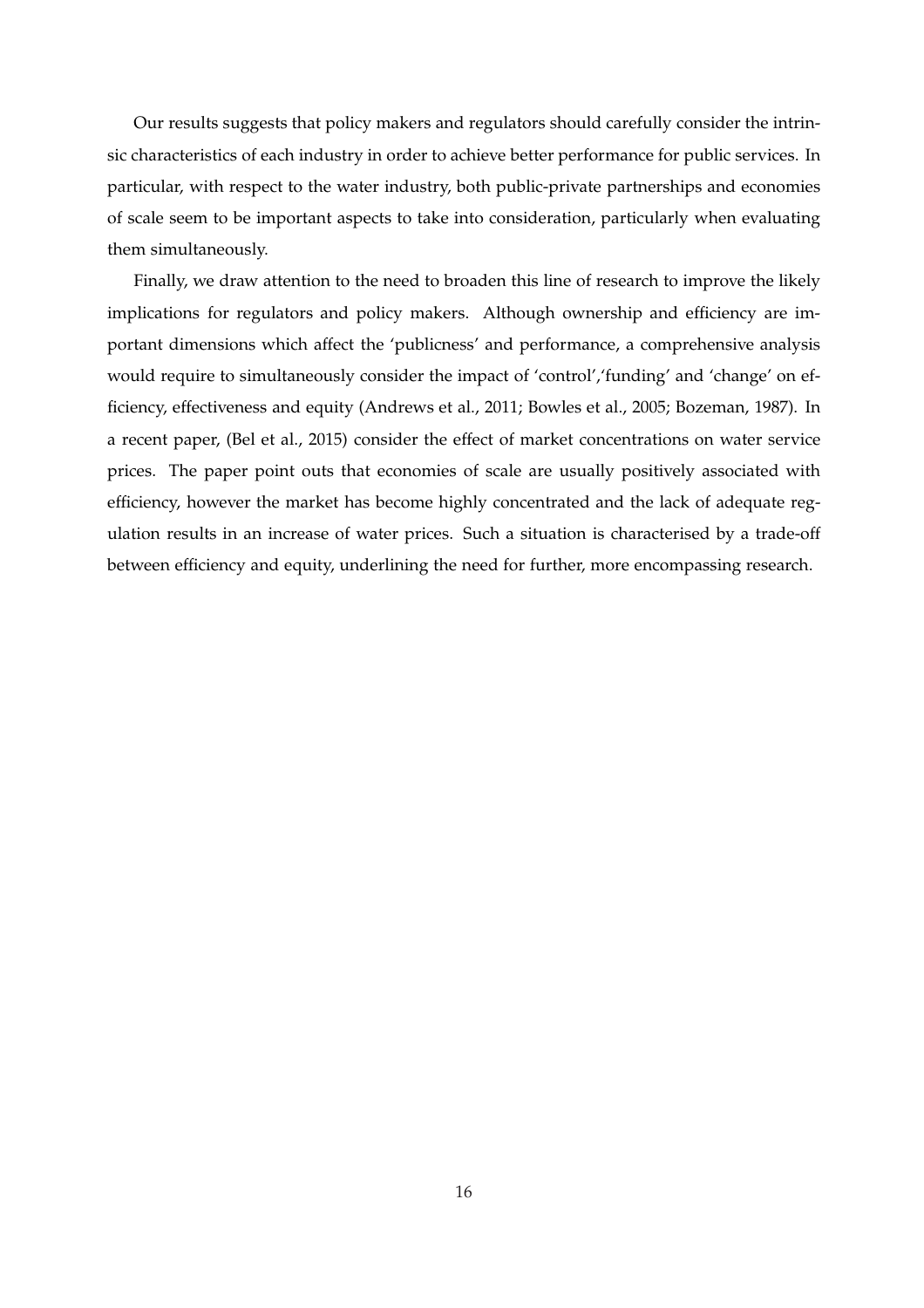# **References**

- Abbott, M. and Cohen, B. (2009). Productivity and Efficiency in the Water Industry. *Utilities Policy*, 17(3):233–244.
- Andrews, R., Boyne, G. A., and Walker, R. M. (2011). Dimensions of Publicness and Organizational Performance: A Review of the Evidence. *Journal of Public Administration Research and Theory*, 21(suppl 3):i301–i319.
- Balaguer-Coll, M. T., Prior, D., and Tortosa-Ausina, E. (2007). On the determinants of local government performance: A two-stage nonparametric approach. *European Economic Review*, 51(2):425–451.
- Balaguer-Coll, M. T., Prior, D., and Tortosa-Ausina, E. (2010). Devolution Dynamics of Spanish Local Government. *Environment and Planning A*, 42(6):1476–1495.
- Balaguer-Coll, M. T., Prior, D., and Tortosa-Ausina, E. (2013). Output Complexity, Environmental Conditions, and the Efficiency of Municipalities. *Journal of Productivity Analysis*, 39(3):303–324.
- Bauby, P. (2012). Local Services of General Economic Interest in Europe. Water Services: What Are the Challenges? *Annals of Public and Cooperative Economics*, 83(4):561–583.
- Bel, G., Brown, T., and Warner, M. (2014). Editorial Overview: Symposium on Mixed and Hybrid Models of Public Service Delivery. *International Public Management Journal*, 17(3):297–307.
- Bel, G. and Fageda, X. (2010). Partial Privatisation in Local Services Delivery: An Empirical Analysis of the Choice of Mixed Firms. *Local Government Studies*, 36(1):129–149.
- Bel, G., Fageda, X., and Warner, M. E. (2010). Is Private Production of Public Services Cheaper Than Public Production? A Meta-regression Analysis of Solid Waste and Water Services. *Journal of Policy Analysis and Management*, 29(3):553–577.
- Bel, G., González-Gómez, F., and Picazo-Tadeo, A. J. (2015). Does Market Concentration Affect Prices in the Urban Water Industry? *Environment and Planning C: Government and Policy*, 33(6):1546–1565.
- Berg, S. and Marques, R. (2011). Quantitative Studies of Water and Sanitation Utilities: A Literature Survey. *Water Policy*, 13(5):591–606.
- Bogetoft, P. (1994). Incentive Efficient Production Frontiers: An Agency Perspective on DEA. *Management Science*, 40(8):959–968.
- Bogetoft, P. and Otto, L. (2011). *Benchmarking with DEA, SFA, and R*. Springer, New York.
- Bowles, S., Edwards, R., and Roosevelt, F. (2005). *Understanding Capitalism: Competition, Command and Change*. Oxford University Press, Cambridge, MA.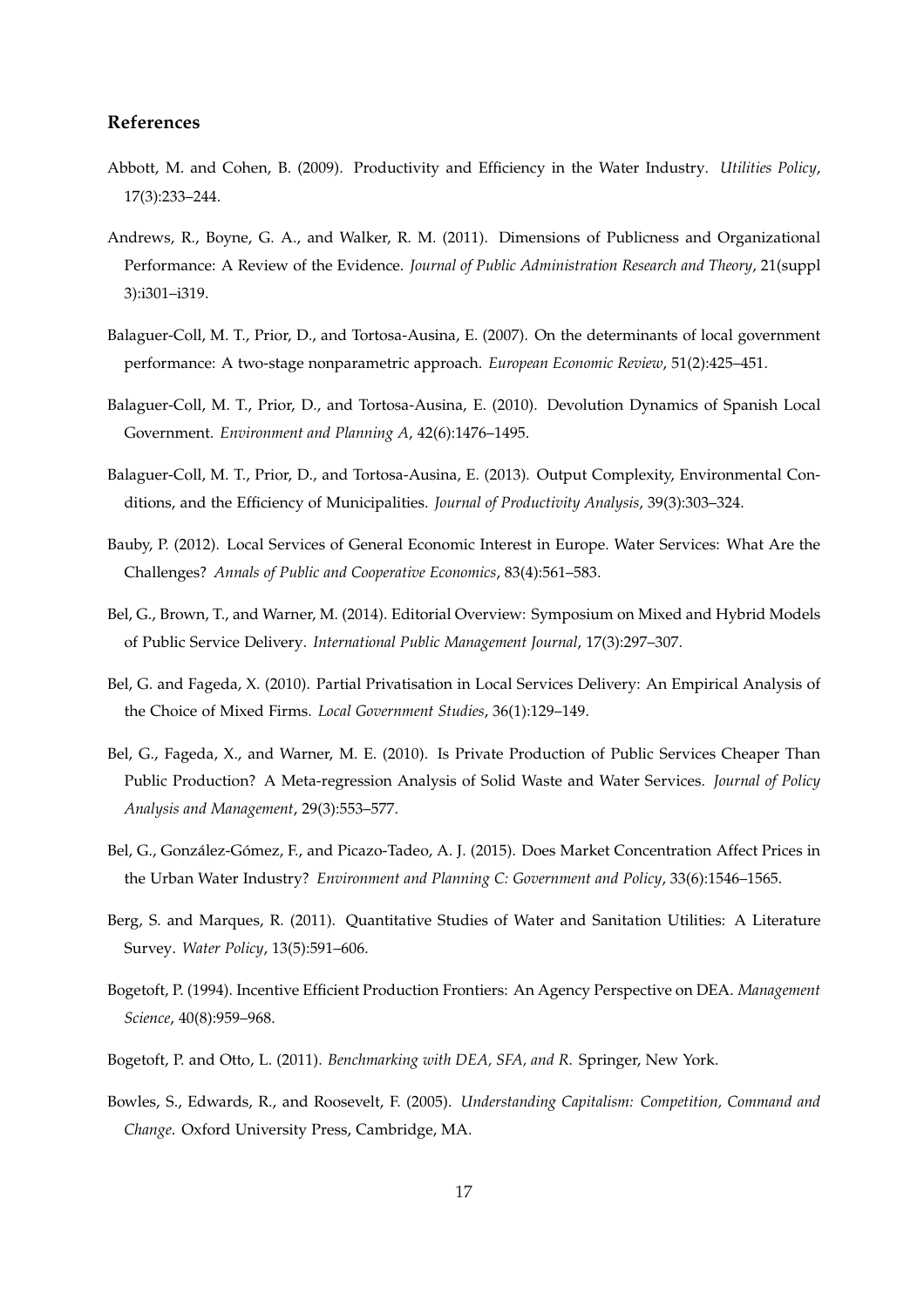- Bozeman, B. (1987). *All Organizations are Public: Bridging Public and Private Organization Theories*. Jossey-Bass, San Francisco.
- Byrnes, P., Grosskopf, S., and Hayes, K. (1986). Efficiency and Ownership: Further Evidence. *Review of Economics and Statistics*, 68(2):337–341.
- Charnes, A., Cooper, W. W., and Rhodes, E. (1978). Measuring the efficiency of decision making units. *European Journal of Operational Research*, 2(6):429–444.
- Coelli, T. and Walding, S. (2006). *Performance Measurement and Regulation of Network Utilities*, chapter Performance Measurement in the Australian Water Supply Industry: A Preliminary Analysis, pages 29–62. Edward Elgar, Cheltenham, UK.
- Cooper, W. W., Seiford, L. M., and Tone, K. (2007). *Introduction to Data Envelopment Analysis and Its Uses. With DEA-Solver Software and References*. Springer, New York.
- Da Cruz, N. F., Marques, R. C., Romano, G., and Guerrini, A. (2012). Measuring the efficiency of Water Utilities: A Cross-national Comparison Between Portugal and Italy. *Water Policy*, 14(5):841–853.
- De Witte, K. and Marques, R. C. (2010). Designing Performance Incentives, An International Benchmark Study in the Water Sector. *Central European Journal of Operations Research*, 18(2):189–220.
- Demsetz, H. (1967). Toward a Theory of Property Rights. *The American Economic Review*, 57(2):347–359.
- Farrell, M. J. (1957). The Measurement of Productive Efficiency. *Journal of the Royal Statistical Society. Series A (General)*, 120(3):253–290.
- Fethi, M. D. and Pasiouras, F. (2010). Assessing Bank Efficiency and Performance with Operational Research and Artificial Intelligence Techniques: A Survey. *European Journal of Operational Research*, 204(2):189–198.
- Färe, R., Grosskopf, S., and Lovell, C. A. K. (1994). *Production Frontiers*. Cambridge University Press, Cambridge.
- García-Sánchez, I. M. (2006). Efficiency Measurement in Spanish Local Government: The Case of Municipal Water Services. *Review of Policy Research*, 23(2):355–372.
- González-Gómez, F., García-Rubio, M. A., Alcalá-Olid, F., and Ortega-Díaz, M. I. (2013). Outsourcing and Efficiency in the Management of Rural Water Services. *Water Resources Management*, 27(3):731–747.
- González-Gómez, F. J. and García-Rubio, M. Á. (2008). Efficiency in the Management of Urban Water Services. What Have We Learned After Four Decades of Research? *Hacienda Pública Española*, 185(2):39–67.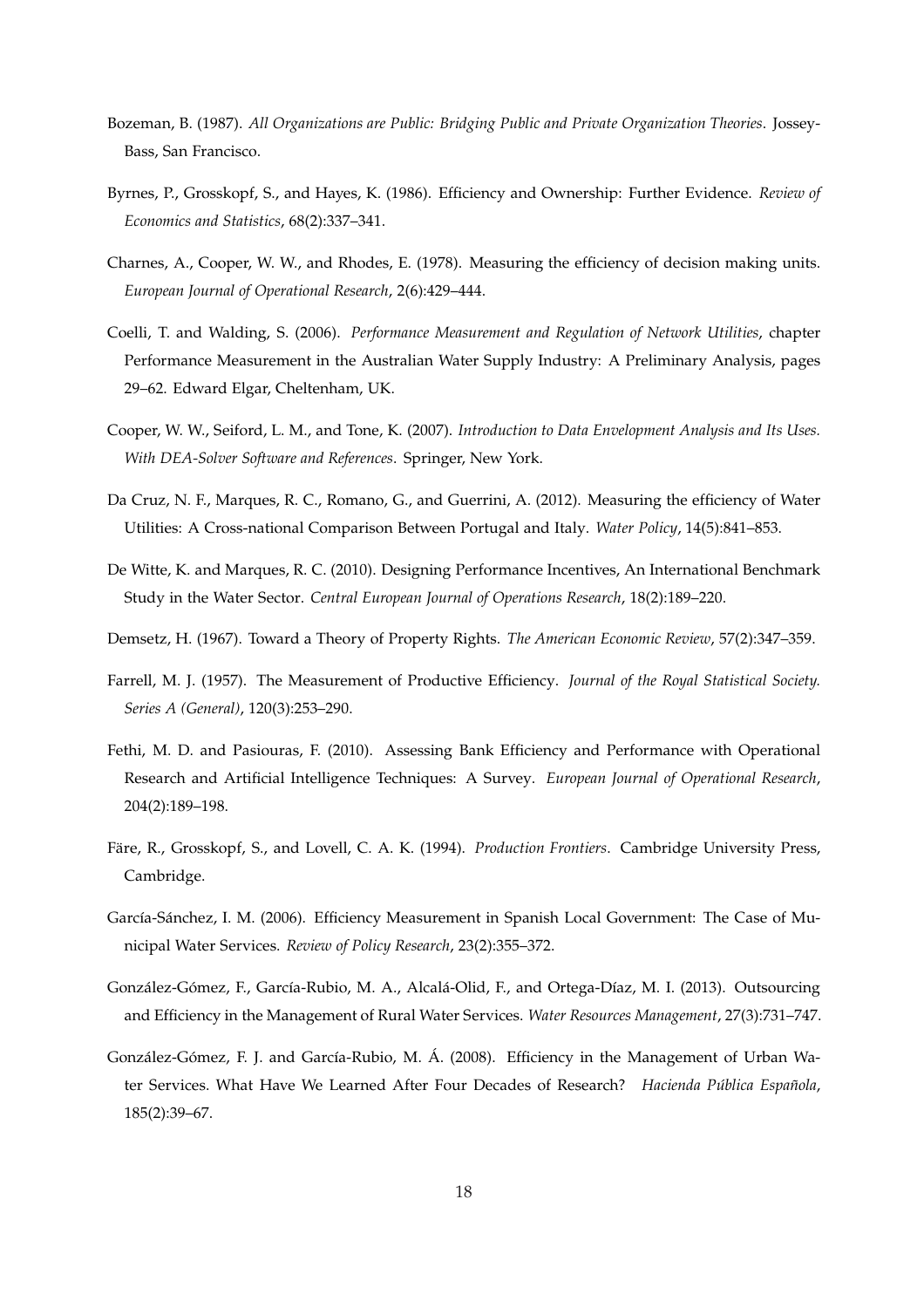- Grossi, G. and Mussari, R. (2009). The Effects of Corporatisation on Financial Reporting: The Experience of the Italian Local Governments. *International Journal of Public Policy*, 4(3-4):268–282.
- Guerrini, A., Romano, G., and Campedelli, B. (2011). Factors Affecting the Performance of Water Utility Companies. *International Journal of Public Sector Management*, 24(6):543–566.
- Guy, S., Graham, S., and Marvin, S. (1996). Privatized Utilities and Regional Governance: The New Regional Managers? *Regional Studies*, 30(8):733–739.
- Hart, O. and Moore, J. (1990). Property rights and the nature of the firm. *Journal of political economy*, 98(6):1119–1158.
- Hood, C. (1991). A Public Management For All Seasons? *Public Administration*, 69(1):3–19.
- Istat (2008). Censimento delle Risorse Idriche a Uso Civile [Survey on Domestic Water Use]. Technical report, Istituto Nazionale di Statistica.
- Istat (2014). Censimento delle Risorse Idriche a Uso Civile [Survey on Domestic Water Use]. Technical report, Istituto Nazionale di Statistica.
- Li, Q. (1996). Nonparametric Testing of Closeness Between Two Unknown Distribution Functions. *Econometric Reviews*, 15(3):261–274.
- Martins, R., Coelho, F., and Fortunato, A. (2012). Water Losses and Hydrographical Regions Influence on the Cost Structure of the Portuguese Water Industry. *Journal of Productivity Analysis*, 38(1):81–94.
- Massarutto, A., Paccagnan, V., and Linares, E. (2008). Private Management and Public Finance in the Italian Water Industry: A Marriage of Convenience? *Water Resources Research*, 44(12):1–17.
- Niskanen, W. A. (1971). *Bureaucracy and Representative government*. Transaction Publishers, New Jersey.
- O'Donnell, C. J., Rao, D. S. P., and Battese, G. E. (2008). Metafrontier Frameworks for the Study of Firm-level Efficiencies and Technology Ratios. *Empirical Economics*, 34(2):231–255.
- Osborne, D. and Gaebler, T. (1992). *Reinventing Government: How the Entrepreneurial Spirit is Transforming the Public Sector*. Addison-Wesley, Reading, MA.
- Peda, P., Grossi, G., and Liik, M. (2013). Do Ownership and Size Affect the Performance of Water Utilities? Evidence from Estonian Municipalities. *Journal of Management & Governance*, 17(2):237–259.
- Picazo-Tadeo, A. J., González-Gómez, F., and Sáez-Fernández, F. J. (2009). Accounting for Operating Environments in Measuring Water Utilities' Managerial Efficiency. *The Service Industries Journal*, 29(6):761–773.
- Pollitt, C. and Bouckaert, G. (2011). *Public Management Reform: A Comparative Analysis New Public Management, Governance, and the Neo-Weberian State*. Oxford University Press, Oxford.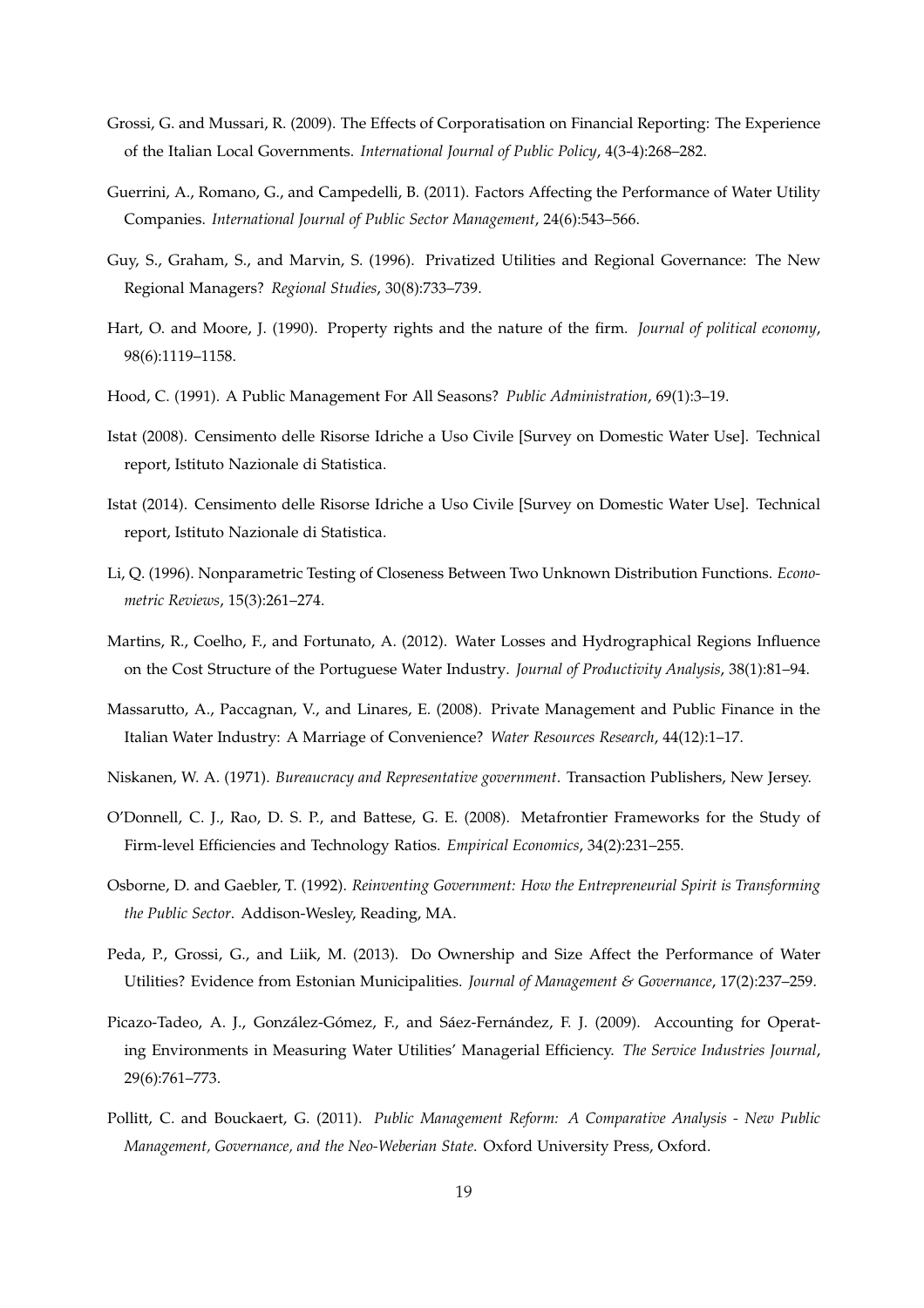- Rao, D. P., O'Donnell, C. J., Battese, G. E., and Coelli, T. J. (2005). *An Introduction to Efficiency and Productivity Analysis*. Springer, New York.
- Romano, G. and Guerrini, A. (2011). Measuring and Comparing the Efficiency of Water Utility Companies: A Data Envelopment Analysis Approach. *Utilities Policy*, 19(3):202–209.
- Savas, E. S. (2000). *Privatization and Public-Private Partnerships*. Chatham House, New York.
- Shaw, P. G. and Munday, M. (1999). Regional Winners and Losers From Recent Trends in Utility Rationalization. *Regional Studies*, 33(8):769–778.
- Sheather, S. J. and Jones, M. C. (1991). A Reliable Data-based Bandwidth Selection Method for Kernel Density Estimation. *Journal of the Royal Statistical Society*, Ser.B,53(3):683–690.
- Tavares, A. F. and Camöes, P. J. (2007). Local Service Delivery Choices in Portugal: A Political Transaction Costs Framework. *Local Government Studies*, 33(4):535–553.
- Thanassoulis, E. (2000a). DEA and Its Use in the Regulation of Water Companies. *European Journal of Operational Research*, 127(1):1–13.
- Thanassoulis, E. (2000b). The Use of Data Envelopment Analysis in the Regulation of UK Water Utilities: Water Distribution. *European Journal of Operational Research*, 126(2):436–453.
- Utilitatis (2011). Blue book 2011. Technical report, Utilitatis, Rome.
- Vining, A. R. and Weimer, D. L. (Forthcoming). The Challenges of Fractionalized Property Rights in Public–Private Hybrid Organizations: The Good, the Bad, and the Ugly. *Regulation & Governance*.
- Walter, M., Cullmann, A., von Hirschhausen, C., Wand, R., and Zschille, M. (2009). Quo Vadis Efficiency Analysis of Water Distribution? A Comparative Literature Review. *Utilities Policy*, 17(3):225–232.
- Warner, M. E. and Hefetz, A. (2008). Managing Markets for Public Service: The role of Mixed Public– Private Delivery of City Services. *Public Administration Review*, 68(1):155–166.
- Williamson, O. E. (1979). Transaction–cost Economics: The Governance of Contractual Relations. *Journal of Law and Economics*, 22(2):233–261.
- Williamson, O. E. (1999). Public and Private Bureaucracies: A Transaction Cost Economics Perspective. *Journal of Law, Economics, & Organization*, 15(1):306–342.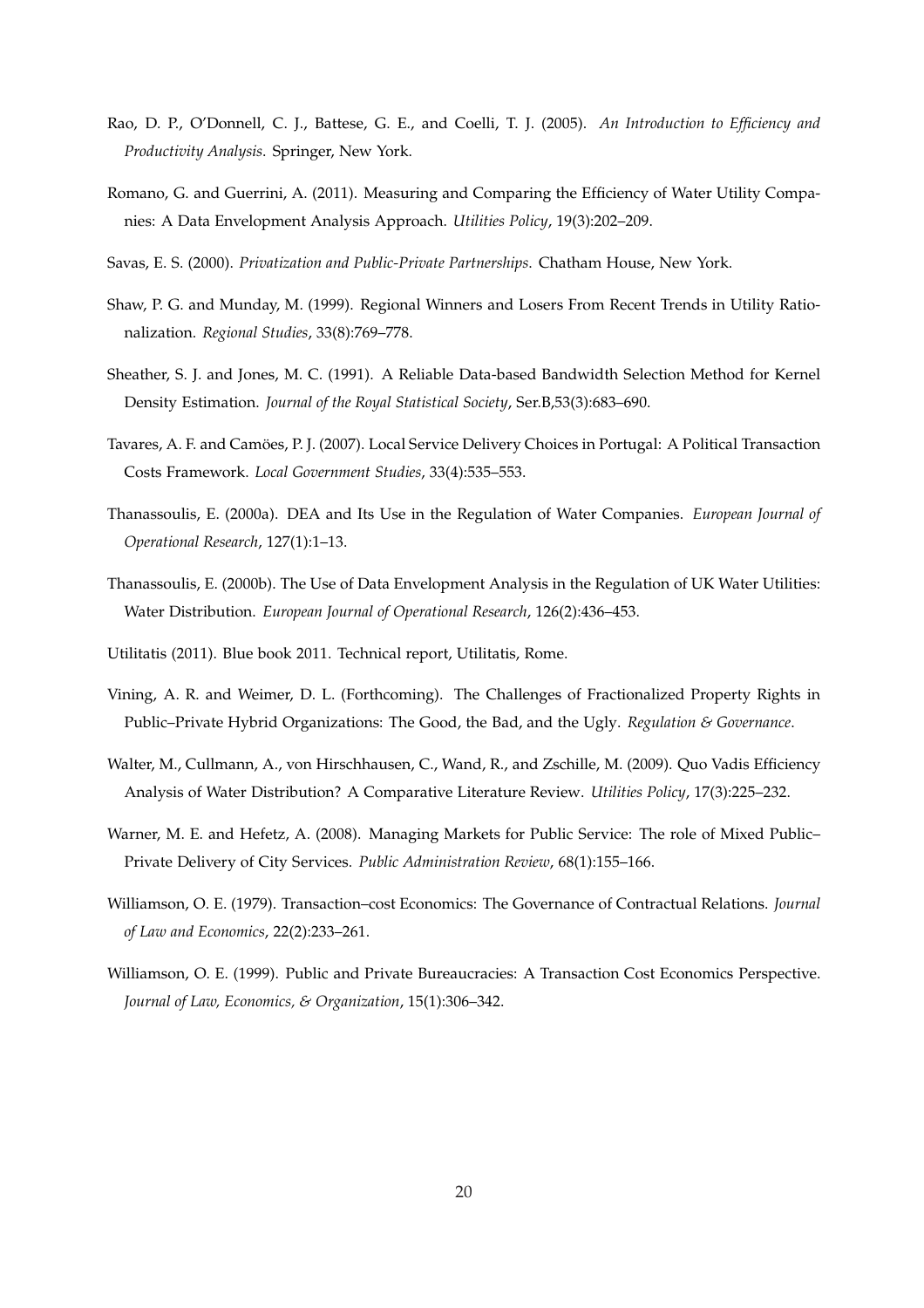| Ownership                                                                                            | #  | #    | $\%$  |
|------------------------------------------------------------------------------------------------------|----|------|-------|
| Publicly owned utilities (ownership type 1)                                                          | 32 | 128  | 47%   |
| Privately owned utilities (ownership type 2)                                                         | 15 | 60   | 22%   |
| Mixed owned utilities with public organisation that owns 50% or more (ownership type 3)              | 12 | 48   | 18%   |
| Mixed owned utilities with private organisation that owns 50% or more (ownership type 4)             | 3  | 12   | $4\%$ |
| Privately owned utilities with main a public organisation as indirect shareholder (ownership type 5) | 6  | 24   | 9%    |
| Total                                                                                                | 68 | 272  | 100%  |
| <b>Size</b>                                                                                          | #  | #    | $\%$  |
| Small                                                                                                | 32 | 128  | 47.1% |
| Medium                                                                                               | 33 | 132  | 48.5% |
| Large                                                                                                | 3  | 12   | 4.4%  |
| Total                                                                                                | 68 | 272  | 100%  |
| #<br><b>Geographical Location</b>                                                                    | #  | $\%$ |       |
| North                                                                                                | 39 | 156  | 57.4% |
| Centre                                                                                               | 10 | 40   | 14.7% |
| South                                                                                                | 19 | 76   | 27.9% |
| Total                                                                                                | 68 | 272  | 100%  |

**Table 1:** Italian water service utilities, distribution according to ownership, size and geographical location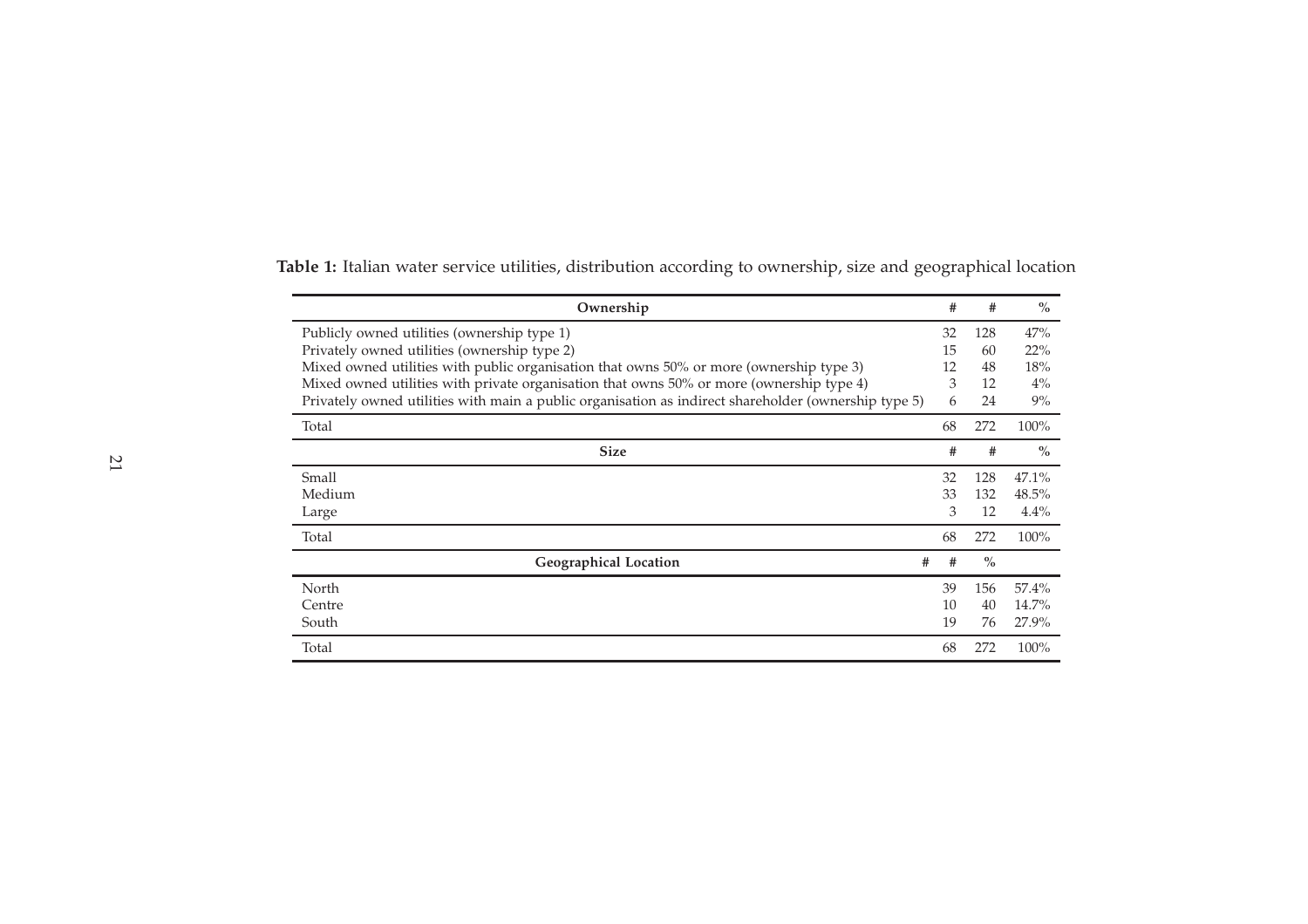| <b>Variables</b>      | Categories                                                                                    | Cluster 1      |       | Cluster <sub>2</sub> |               | Cluster 3    |               | Cluster 4 |       | Cluster 5        |               |
|-----------------------|-----------------------------------------------------------------------------------------------|----------------|-------|----------------------|---------------|--------------|---------------|-----------|-------|------------------|---------------|
|                       |                                                                                               | #              | $\%$  | #                    | $\frac{0}{0}$ | #            | $\frac{0}{0}$ | #         | $\%$  | $\#$             | $\frac{0}{0}$ |
|                       | Publicly owned utili-<br>ties                                                                 | 13             | 100%  | $\mathbf{0}$         | $0\%$         | 11           | 100%          | $\theta$  | $0\%$ | 8                | 44%           |
|                       | Privately owned util-<br>ities                                                                | $\theta$       | $0\%$ | 2                    | 13%           | $\theta$     | $0\%$         | 10        | 91%   | 3                | 17%           |
| Ownership             | Mixed owned utili-<br>ties with public or-<br>ganisation that owns<br>50% or more             | $\mathbf{0}$   | $0\%$ | 6                    | 40%           | $\theta$     | $0\%$         | 1         | 9%    | 5                | 28%           |
|                       | Mixed owned utili-<br>ties with private or-<br>ganisation that owns<br>50% or more            | $\overline{0}$ | $0\%$ | 2                    | 13%           | $\theta$     | $0\%$         | $\theta$  | $0\%$ | $\mathbf{1}$     | 6%            |
|                       | Privately owned util-<br>ities with public or-<br>ganisation as main<br>indirect shareholders | $\Omega$       | $0\%$ | 5                    | 33%           | $\theta$     | $0\%$         | $\theta$  | $0\%$ | $\mathbf{1}$     | 6%            |
|                       | Small                                                                                         | 3              | 23%   | $\boldsymbol{0}$     | $0\%$         | $\theta$     | $0\%$         | 11        | 100%  | 18               | 100%          |
| <b>Size</b>           | Medium                                                                                        | 7              | 54%   | 15                   | 100%          | 11           | 100%          | 0         | $0\%$ | $\mathbf{0}$     | $0\%$         |
|                       | Large                                                                                         | 3              | 23%   |                      | $0\%$         |              | $0\%$         |           | $0\%$ |                  | $0\%$         |
| Geographical location | Northern Italy                                                                                | $\mathbf{1}$   | $8\%$ | 9                    | 60%           | 11           | 100%          | $\Omega$  | $0\%$ | 18               | 100%          |
|                       | Central Italy                                                                                 | 5              | 38%   | 5                    | 33%           | $\mathbf{0}$ | $0\%$         | 0         | $0\%$ | $\mathbf{0}$     | $0\%$         |
|                       | Southern Italy                                                                                | 7              | 54%   | 1                    | $7\%$         | 0            | $0\%$         | 11        | 100%  | $\boldsymbol{0}$ | $0\%$         |
|                       | # of utilities in the cluster                                                                 |                | 100%  | 15                   | 100%          | 11           | 100%          | 11        | 100%  | 18               | 100%          |

**Table 2:** Italian water service utilities, characteristics of the clusters based on ownership, sizeand geographical location<sup>a</sup>

<sup>a</sup> We conducted a  $\chi^2$ -test in order to assign the variables to the clusters. For all the variables the test was significant (5%), excep<sup>t</sup> for the type of ownership #4 (mixed owned utilities with private organisation that owns 50% ormore).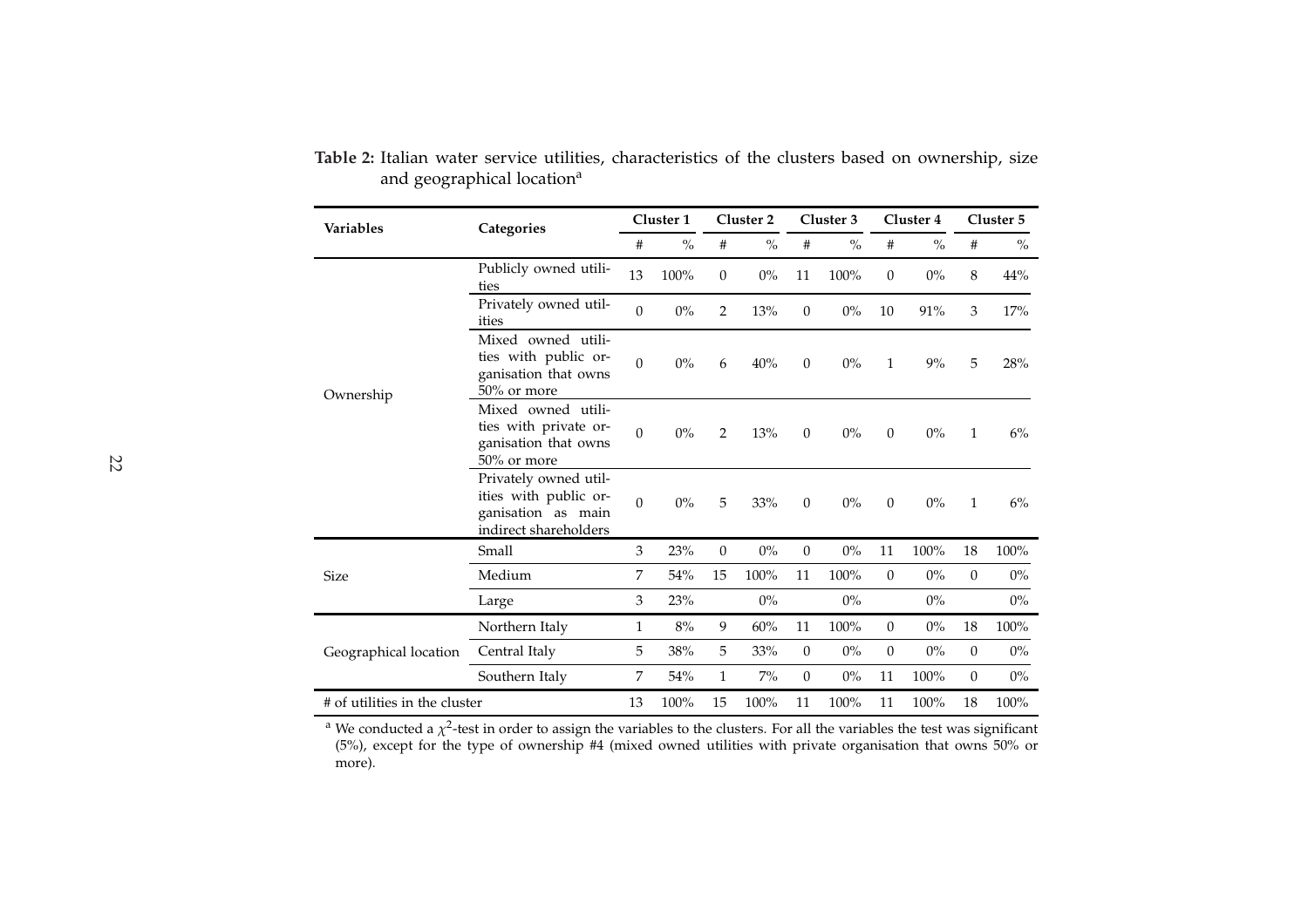| Cluster   | Description                                                                       | # of firms in the<br>cluster | $%$ of the total<br>number of firms |
|-----------|-----------------------------------------------------------------------------------|------------------------------|-------------------------------------|
| Cluster 1 | Publicly owned, medium-large, in Central-Southern Italy                           | 13                           | 19%                                 |
| Cluster 2 | Mixed owned with both direct and indirect main public organisation as shareholder | 15                           | 22%                                 |
|           | Cluster 3 Publicly owned, medium, in Northern Italy                               | 11                           | 16%                                 |
|           | Cluster 4 Privately owned, small, in Southern Italy                               | 11                           | 16%                                 |
|           | Cluster 5 Publicly owned and mixed owned utilities, small, in Northern Italy      | 18                           | 26%                                 |
| Total     |                                                                                   | 68                           | 100%                                |

**Table 3:** Description of the clusters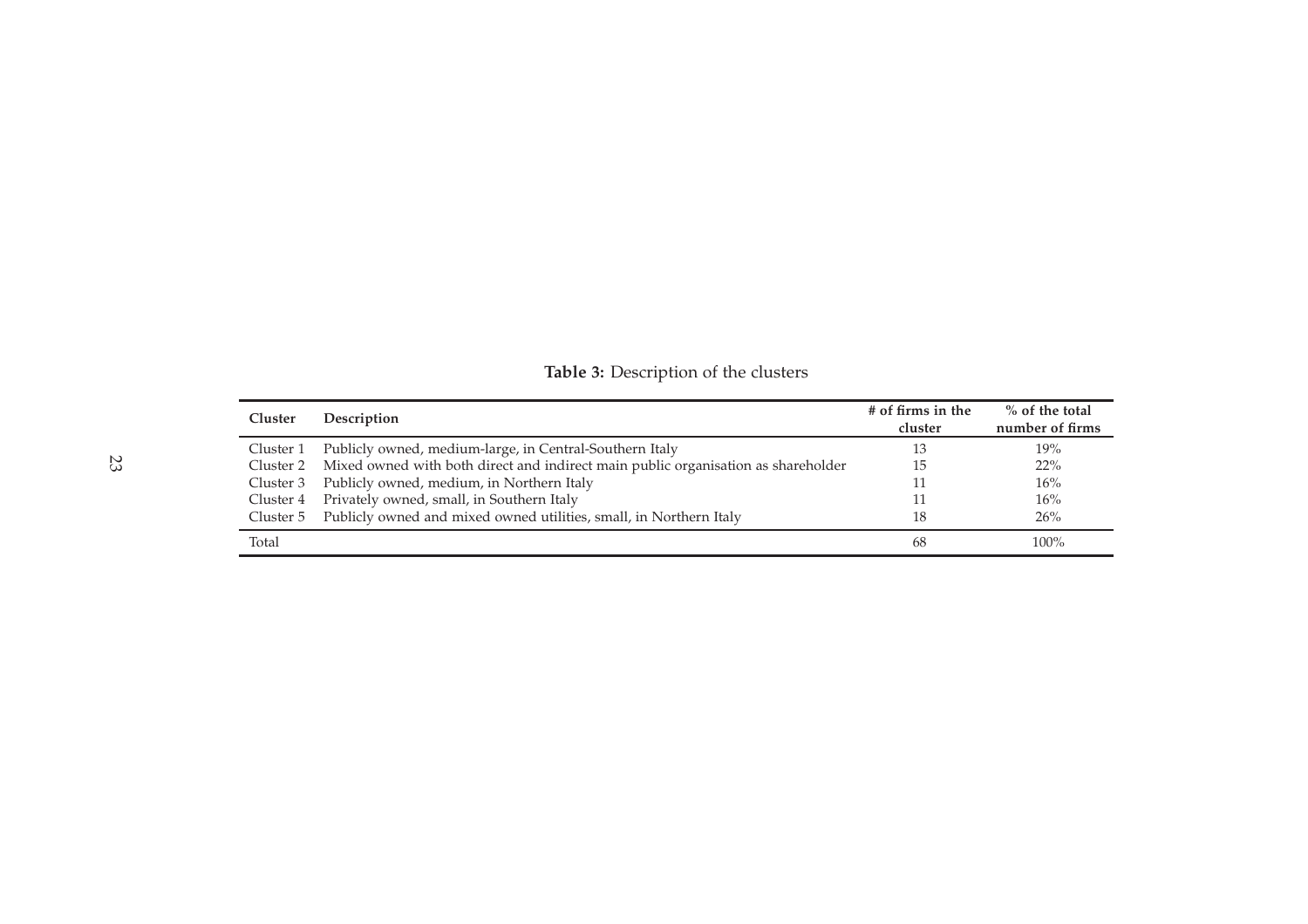**Table 4:** Definition of inputs and outputs

| Variable          | Variable name     | Description                                                                            |
|-------------------|-------------------|----------------------------------------------------------------------------------------|
| Output            |                   |                                                                                        |
| $y_1$             | Total revenue     | Accrued revenue recorded in the income statement                                       |
| Inputs            |                   |                                                                                        |
| $\mathcal{X}_1$   | Cost of materials | Accrued cost of raw material recorded in the income statement                          |
| $\mathcal{X}_{2}$ | Cost of labour    | Accrued cost of labor recorded in the income statement                                 |
| $x_3$             | Cost of services  | Accrued cost of services recorded in the income statement                              |
| $x_4$             | Cost of leases    | Accrued cost of rented asset and in operating leasing recorded in the income statement |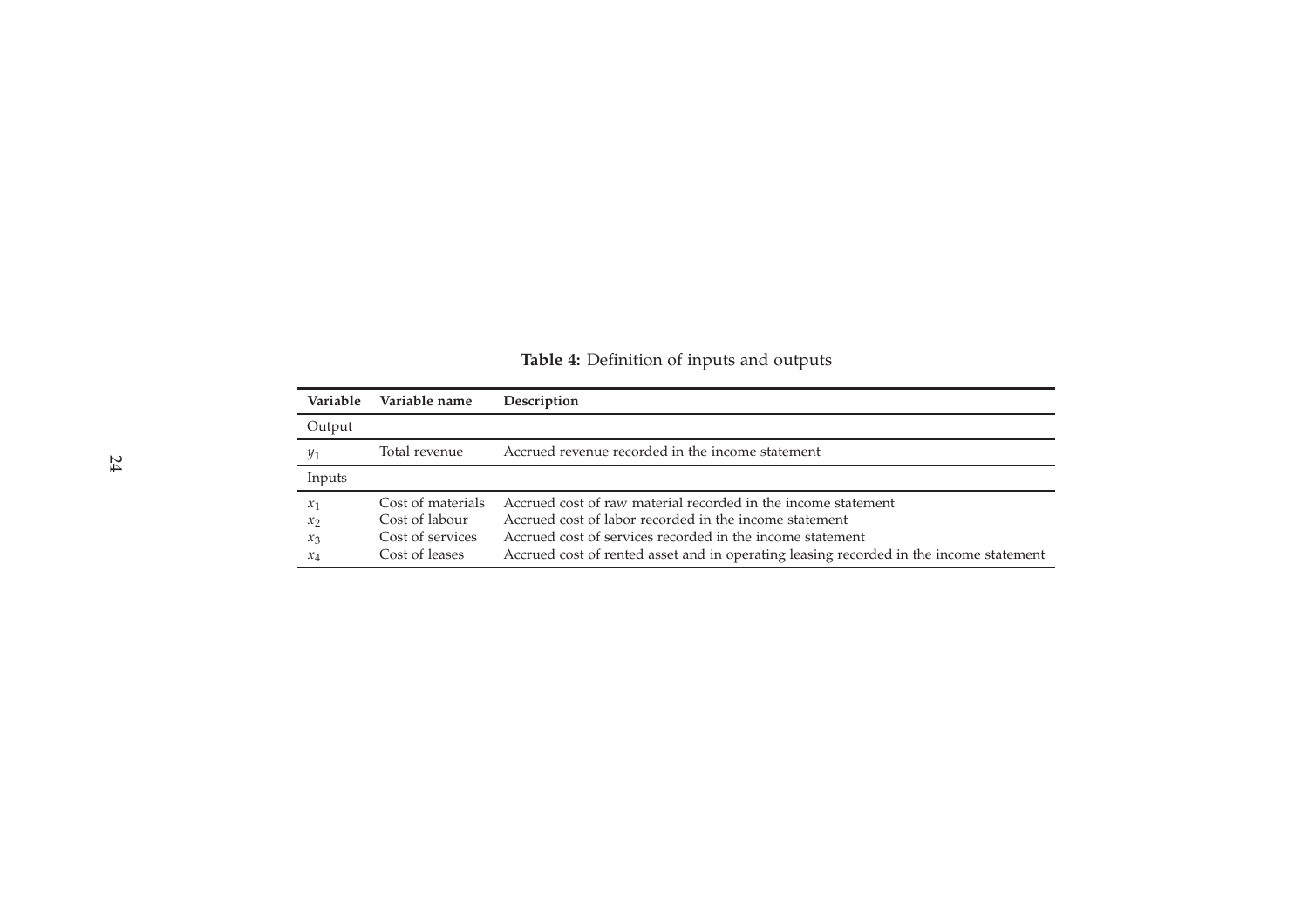| Year      | Variable       | Mean       | Std. dev.  | Median    | <b>Skewness</b> | Kurtosis |
|-----------|----------------|------------|------------|-----------|-----------------|----------|
|           | $y_1$          | 10,121,335 | 16,988,394 | 2,348,111 | 2.7             | 8.5      |
|           | $x_1$          | 1,083,785  | 3,111,111  | 193,655   | 6.4             | 45.2     |
| Year 2011 | x <sub>2</sub> | 1,738,548  | 3,050,778  | 446,292   | 2.9             | 9.5      |
|           | $x_3$          | 4,405,616  | 7,292,794  | 1,016,890 | 2.3             | 5.1      |
|           | $x_4$          | 1,215,181  | 5,526,878  | 56,840    | 7.4             | 55.7     |
|           | $y_1$          | 10,043,699 | 17,009,684 | 2,403,003 | 2.9             | 10.4     |
| Year 2010 | $x_1$          | 1,078,828  | 2,853,741  | 214,342   | 6.0             | 40.5     |
|           | $x_2$          | 1,645,831  | 2,794,543  | 500,416   | 3.1             | 12.1     |
|           | $x_3$          | 4,027,370  | 6,293,973  | 973,705   | 2.1             | 4.5      |
|           | $x_4$          | 655,829    | 1,302,237  | 37,137    | 2.2             | 3.6      |
|           | $y_1$          | 10,024,592 | 16,372,146 | 2,776,805 | 2.5             | 7.4      |
| Year 2009 | $x_1$          | 1,006,826  | 2,778,297  | 219,541   | 6.1             | 42.1     |
|           | $x_2$          | 1,751,179  | 3,107,051  | 527,256   | 3.2             | 12.2     |
|           | $x_3$          | 4,298,332  | 6,879,418  | 966,142   | 2.2             | 4.7      |
|           | $x_4$          | 674,433    | 1,408,328  | 29,394    | 2.4             | 4.5      |
|           | $y_1$          | 9,674,737  | 16,020,107 | 3,014,006 | 2.7             | 8.2      |
| Year 2008 | $x_1$          | 1,061,385  | 3,181,462  | 202,686   | 6.6             | 47.2     |
|           | $x_2$          | 1,714,371  | 3,172,536  | 473,426   | 3.5             | 14.9     |
|           | $x_3$          | 4,354,073  | 7,209,273  | 1,060,797 | 2.3             | 5.0      |
|           | $x_4$          | 676,034    | 1,443,635  | 32,759    | 2.5             | 5.7      |

**Table 5:** Italian water service utilities, descriptive statistics for inputs and  $\text{outputs}^{\text{a}}$ 

<sup>a</sup> In thousands of  $\in$ .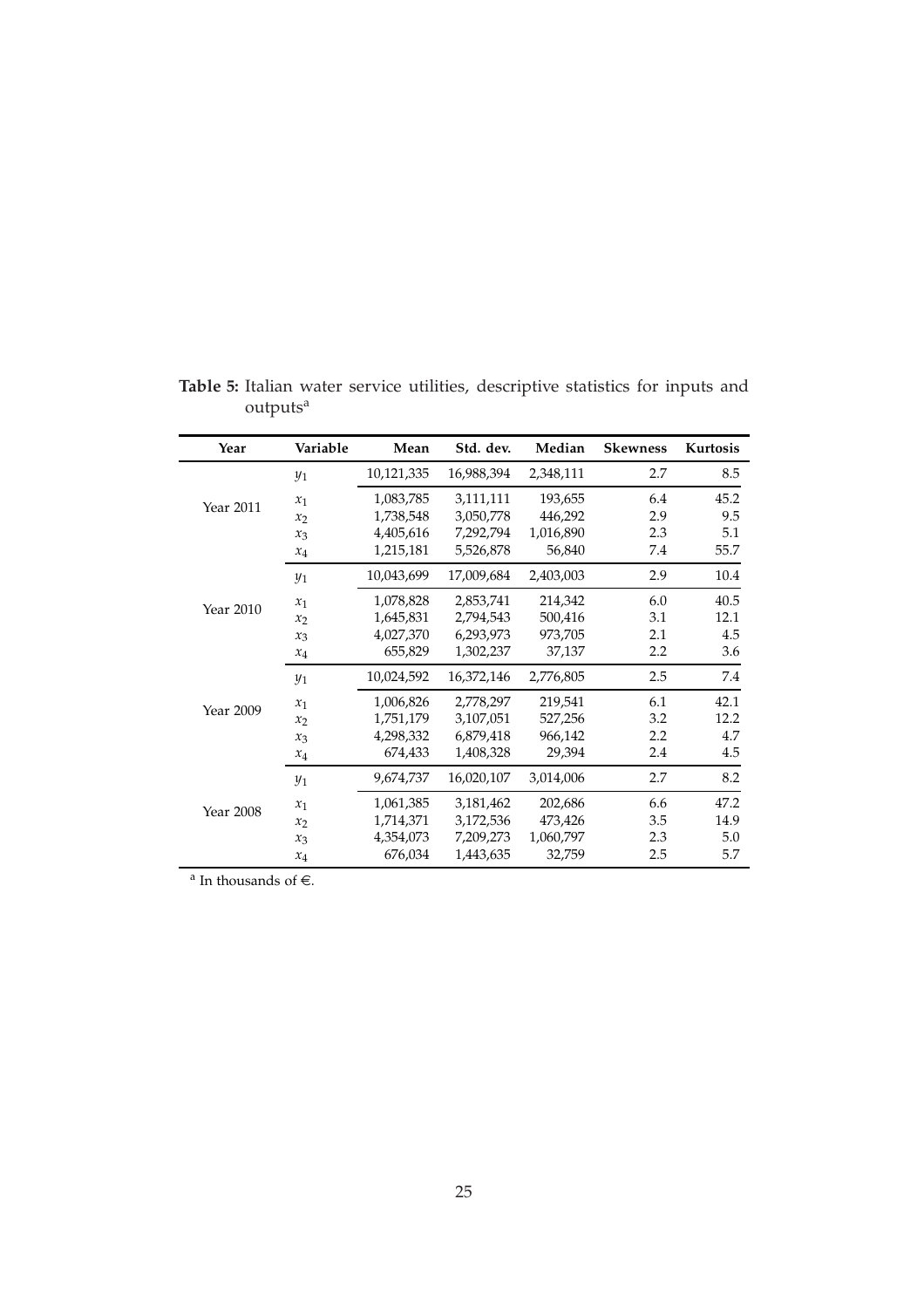**Table 6:** DEA efficiency scores for Italian water service utilities, distribution according to ownership, size and geographical location

| Classification | Group  | Mean   | $1st$ quartile | Median | 3 <sup>rd</sup><br>quartile | Std.dev. | % efficient firms |
|----------------|--------|--------|----------------|--------|-----------------------------|----------|-------------------|
|                | Type 1 | 0.6567 | 0.3149         | 0.7587 | 1.0000                      | 0.3404   | 26.56             |
|                | Type 2 | 0.4919 | 0.1532         | 0.4899 | 0.8770                      | 0.3634   | 21.67             |
| Ownership      | Type 3 | 0.6397 | 0.2076         | 0.7183 | 1.0000                      | 0.3781   | 39.58             |
|                | Type 4 | 0.5774 | 0.2890         | 0.5375 | 0.8670                      | 0.3033   | 16.67             |
|                | Type 5 | 0.9042 | 0.8035         | 0.9778 | 1.0000                      | 0.1224   | 41.67             |
|                | Small  | 0.4572 | 0.1416         | 0.2930 | 0.7944                      | 0.3584   | 17.97             |
| <b>Size</b>    | Medium | 0.7818 | 0.6717         | 0.8737 | 1.0000                      | 0.2656   | 36.36             |
|                | Large  | 0.9311 | 0.8871         | 1.0000 | 1.0000                      | 0.1196   | 58.33             |
|                | North  | 0.6371 | 0.2451         | 0.7382 | 1.0000                      | 0.3483   | 28.21             |
| Geography      | Centre | 0.7115 | 0.4676         | 0.9037 | 1.0000                      | 0.3651   | 35.00             |
|                | South  | 0.5929 | 0.2073         | 0.6001 | 1.0000                      | 0.3518   | 26.32             |
| Total          |        | 0.6357 | 0.2451         | 0.7478 | 1.0000                      | 0.3524   | 28.68             |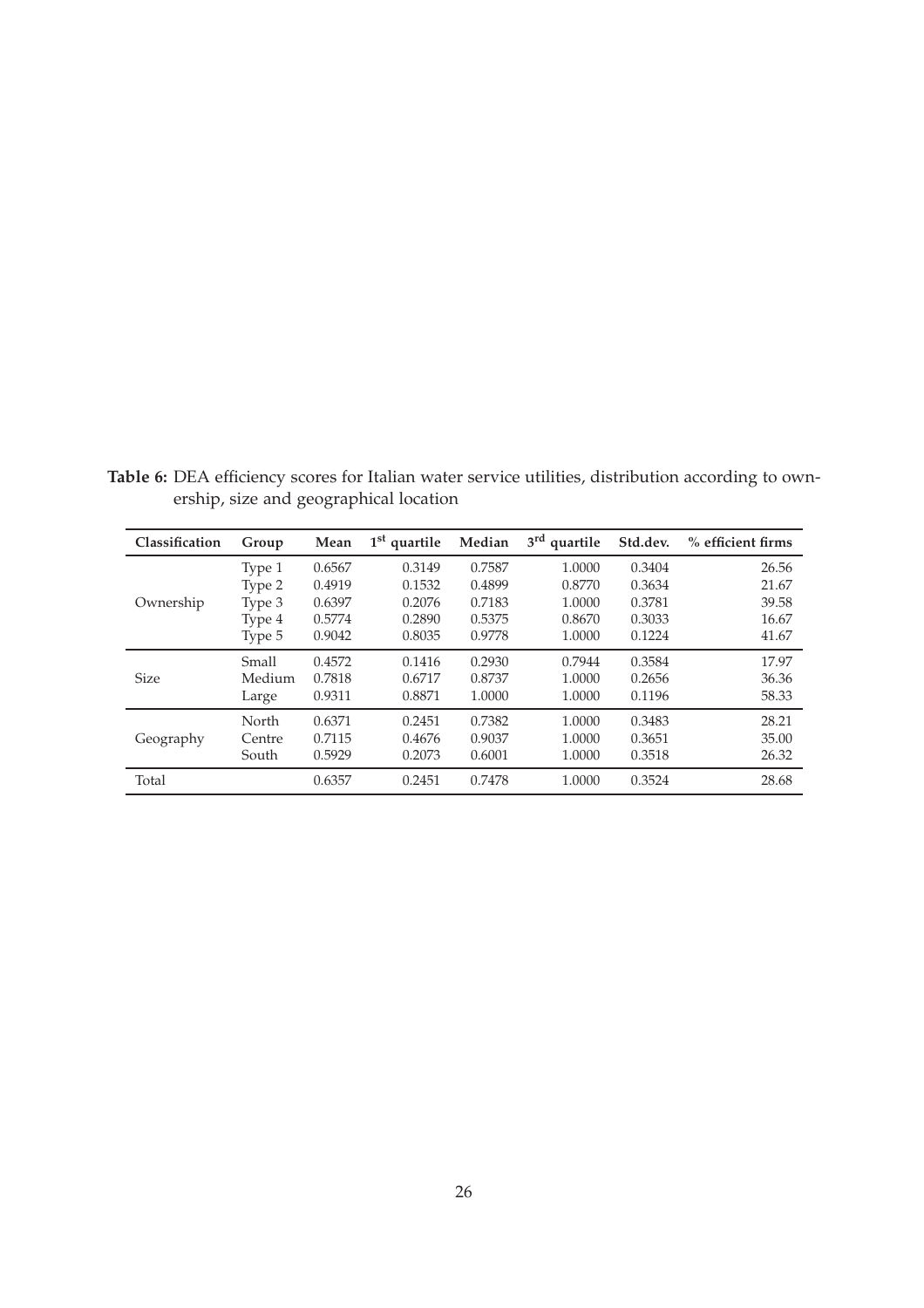**Table 7:** DEA efficiency scores for Italian water service utilities, distribution according to clusters

| Classification | Group     | Mean   | 1 <sup>st</sup> quartile Median |        | 3 <sup>rd</sup> quartile | Std.dev. | % efficient firms |
|----------------|-----------|--------|---------------------------------|--------|--------------------------|----------|-------------------|
|                | Cluster 1 | 0.6366 | 0.3786                          | 0.7589 | 0.9142                   | 0.3407   | 19.23             |
|                | Cluster 2 | 0.8129 | 0.7198                          | 0.9399 | 1.0000                   | 0.2555   | 41.67             |
| Clusters       | Cluster 3 | 0.8626 | 0.7514                          | 0.9716 | 1.0000                   | 0.1862   | 47.73             |
|                | Cluster 4 | 0.5161 | 0.1532                          | 0.5278 | 0.9687                   | 0.3729   | 25.00             |
|                | Cluster 5 | 0.4216 | 0.1423                          | 0.2493 | 0.6648                   | 0.3425   | 15.28             |
| Total          |           | 0.6357 | 0.2451                          | 0.7478 | 1.0000                   | 0.3524   | 28.68             |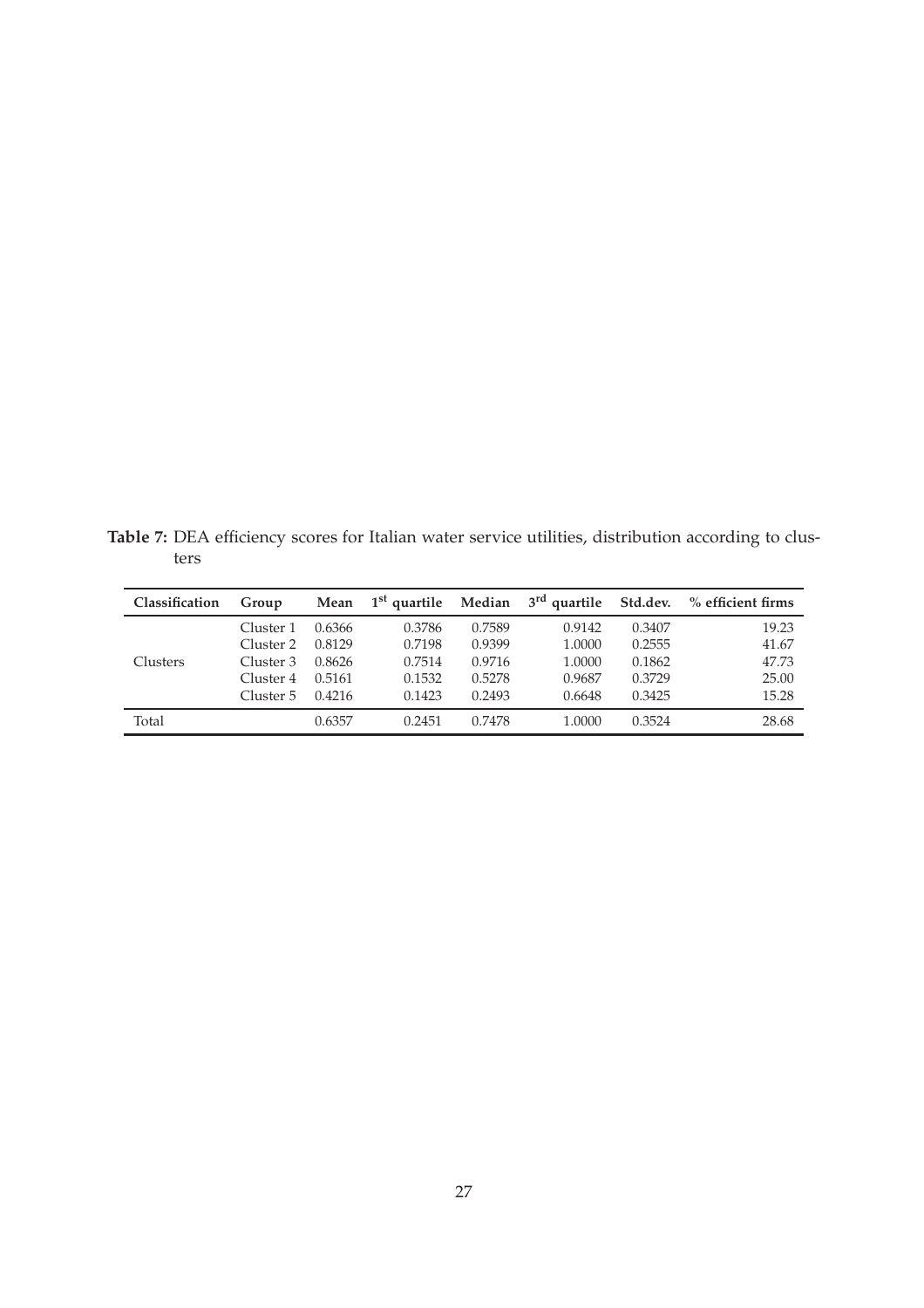**Table 8:** Testing the closeness between unconditioned and conditioned relative efficiency series (Li, 1996)

|                                                                       | <b>DEA</b>  |                 |  |
|-----------------------------------------------------------------------|-------------|-----------------|--|
| Null hypothesis                                                       | T-statistic | <i>p</i> -value |  |
| $H_0$ : $f$ (Unconditioned) = $g$ (Ownership-conditioned)             | 2.1631      | 0.0153          |  |
| $H_0$ : $f$ (Unconditioned) = $g$ (Size-conditioned)                  | 26.1374     | 0.0000          |  |
| $H_0$ : $f$ (Unconditioned) = $g$ (Geographical location-conditioned) | $-1.0027$   | 0.8420          |  |
| $H_0$ : $f$ (Unconditioned) = $g$ (Combined effect)                   | 22.5473     | 0.0000          |  |